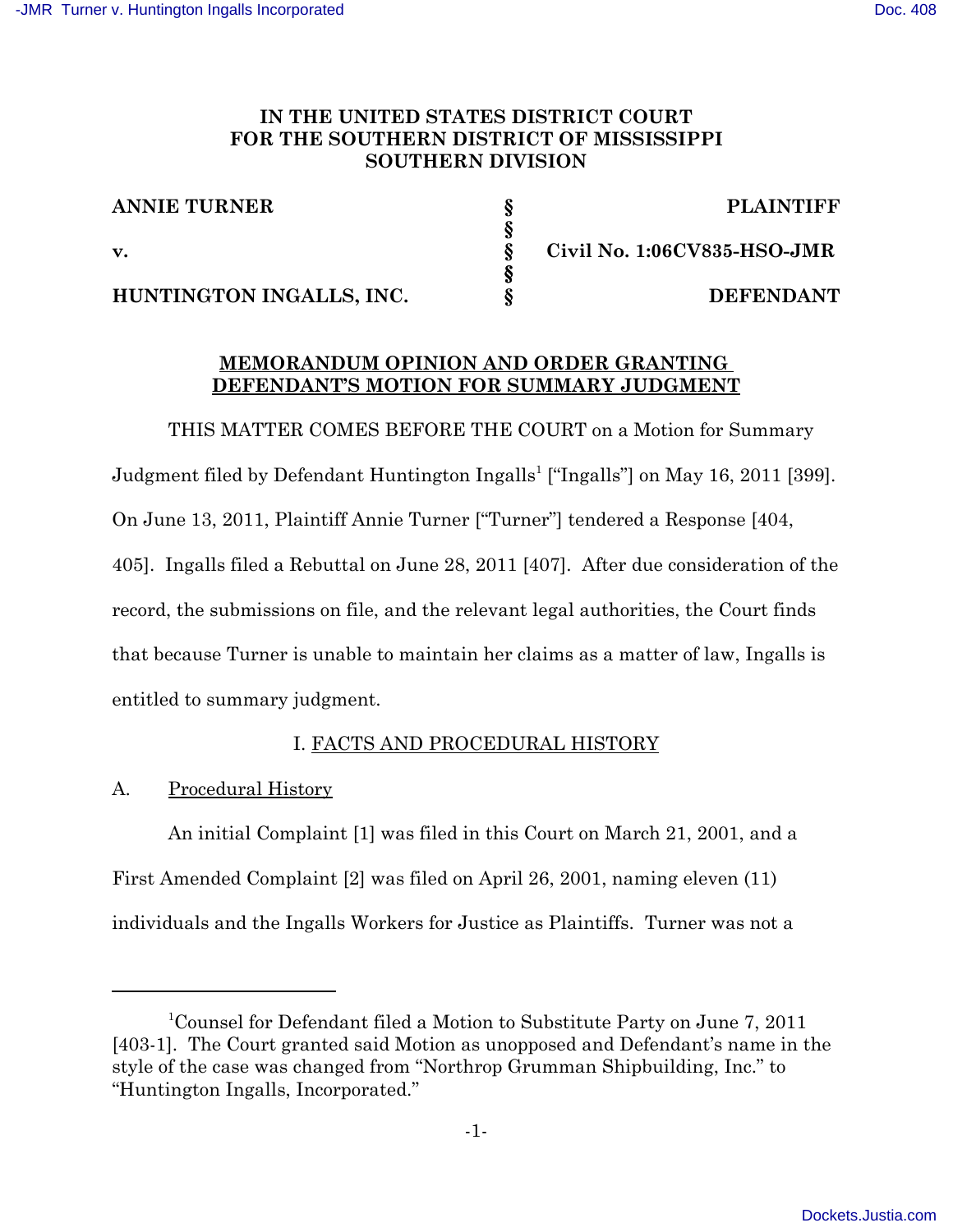named Plaintiff in the original suit.<sup>2</sup> Named Defendants were Ingalls Shipbuilding Company, Litton Industries, and Northrop Grumman. As detailed in its Memorandum Opinion [16] of February 27, 2002, and pursuant to its Judgment of February 28, 2002 [17], the Court dismissed Plaintiffs' Thirteenth Amendment and Title VI claims, dismissed Litton Industries and Northrop Grumman as Defendants, dismissed Ingalls Workers for Justice as a Plaintiff, and dismissed Plaintiffs' class action claims.

On July 16, 2002, by way of a Motion for Leave to File a Complaint in Intervention [27], putative class members requested leave to intervene as Plaintiffs in this action, pursuant to Federal Rule of Civil Procedure 24. Subsequently, Ingalls' Motion to Sever was granted by Order entered August 17, 2006 [360], which required Plaintiffs to file separate complaints. Following severance of her claims, Turner filed a Second Amended Complaint [362] on September 29, 2006.

In 2008, the Court entered an Order administratively closing all Ingalls cases while the claims of all but fourteen (14) Ingalls plaintiffs were heard and resolved through arbitration. Turner was one  $(1)$  of the fourteen  $(14)$  who opted out of the arbitration proceedings. Upon conclusion of the various arbitrations, on June 16, 2010, the above captioned cause was reopened. Following a status conference held on August 23, 2010, the Court determined that all discovery had been completed,

 ${}^{2}$ Turner is listed as one of one hundred forty-three (143) individuals who comprised the Ingalls Workers for Justice and who filed a charge with the Equal Employment Opportunity Commission on January 28, 2000. See EEOC Charge  $[404-1]$ .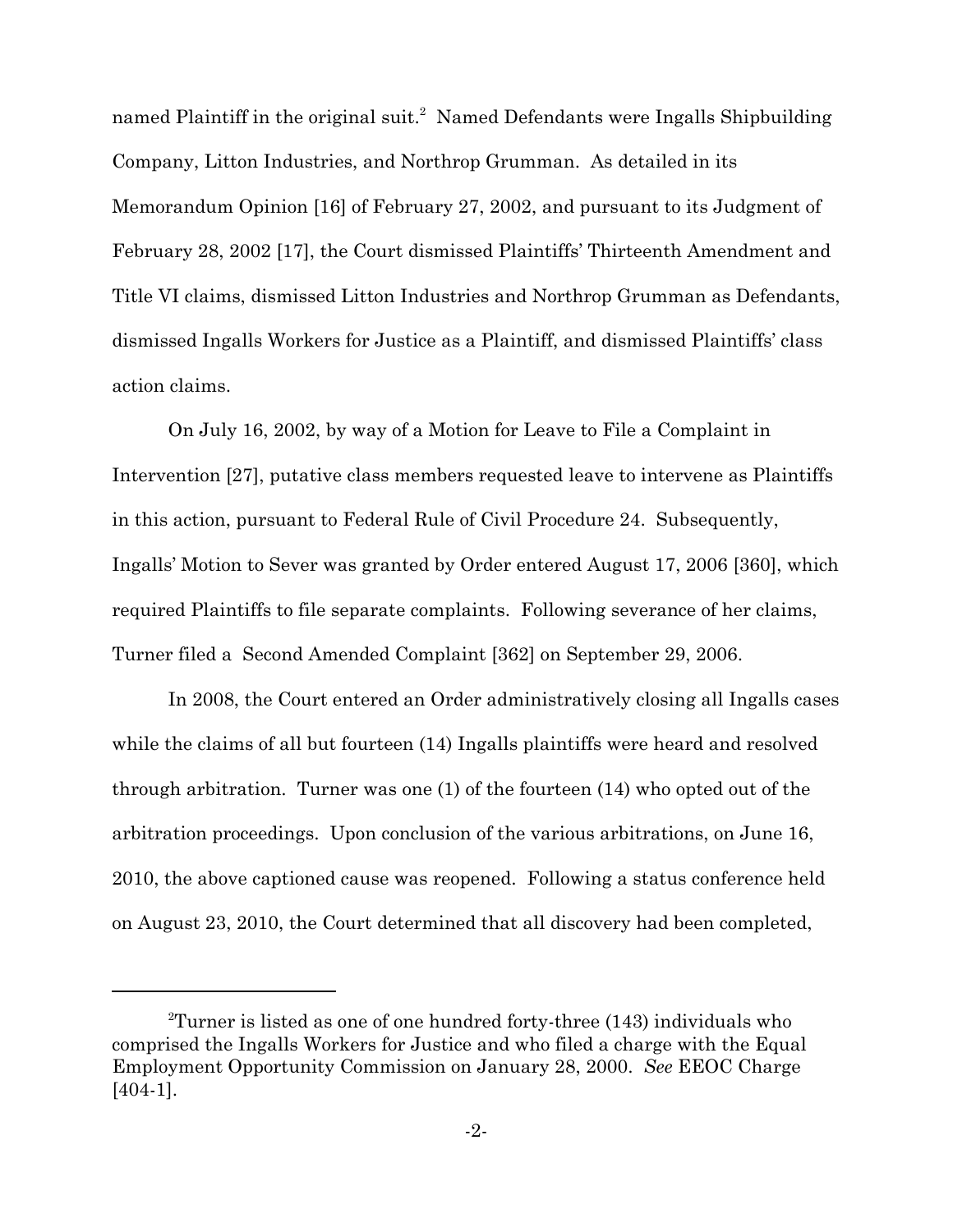and set this case for trial to commence on the Court's October 2011 trial calendar.

#### **B. Factual Background**

Annie Turner was hired by Defendant in its shipyard in 1974 as a laborer and has worked for Defendant for over thirty-two years. May 23, 2006, Dep. of Annie Turner, at p. 89 att. as Ex. "F" to Def.'s Mot. for Summ. J. As of May 2011, Turner still worked at the shipyard. Def.'s Mem. Br. in Supp. of Mot. for Summ. J., at p. 1; May 23, 2006, Dep. of Annie Turner, at pp. 28, 32 att. as Ex. "1" to Pl.'s Resp. to Def.'s Mot. for Summ. J.

In her Amended Complaint, Turner seeks injunctive and declaratory relief to prevent alleged systemic and unjustified race discrimination by Defendant with regard to the retention, terms and conditions of employment, treatment, and promotion and transfer of African-American employees. Compl., 11 17-19. Turner alleges severe, pervasive, and ongoing harassment of African-American employees through longstanding maintenance of a racially hostile work environment. Id.,  $\P$  1. In addition to injunctive and declaratory relief, Turner seeks compensatory and punitive damages. Id.

In its present Motion, Defendant moves the Court to grant summary judgment on all claims asserted in Turner's Complaint. Defendant contends that many of Turner's discrimination claims are barred by the applicable statutes of limitations, and that it is otherwise entitled to judgment as a matter of law on Turner's remaining claims.

 $-3-$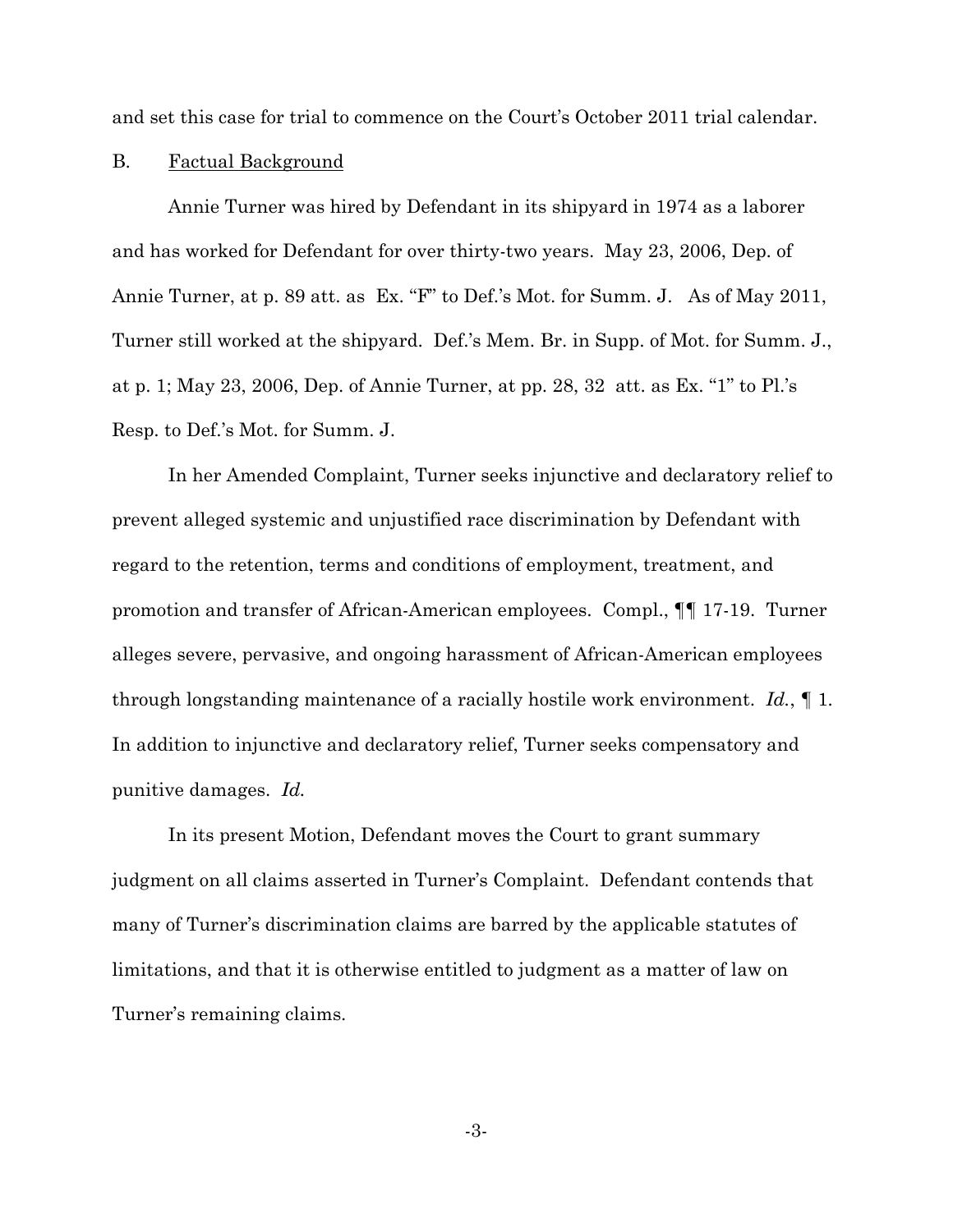### II. DISCUSSION

#### А. **Summary Judgment Standard**

Rule 56(a) of the Federal Rules of Civil Procedure states that the Court shall grant summary judgment on each claim or defense on which summary judgment is sought if the movant shows that there is no genuine dispute as to any material fact and the movant is entitled to judgment as a matter of law. FED. R. CIV. P. 56(a). The purpose of summary judgment is to isolate and dispose of factually unsupported claims or defenses. Celotex Corp. v. Catrett, 477 U.S. 317, 324 (1986); Meyers v. *M/V Eugenio C.*, 842 F.2d 815, 816 (5th Cir. 1988).

To rebut a properly supported motion for summary judgment, the opposing party must present significant probative evidence, since there is no issue for trial unless there is sufficient evidence favoring the nonmoving party for a jury to return a verdict for that party. *Booth v. Wal-Mart Stores, Inc.*, 75 F. Supp. 2d 541, 543 (S.D. Miss. 1999). If the evidence is merely colorable, or is not significantly probative, summary judgment is appropriate. Anderson v. Liberty Lobby, Inc., 477 U.S. 242, 249 (1986). The nonmovant may not rely on mere denials of material facts, nor on unsworn allegations in the pleadings or arguments and assertions in briefs or legal memoranda. *Booth*, 75 F. Supp. 2d at 543.

The mere existence of a disputed factual issue does not foreclose summary judgment. The dispute must be genuine, and the facts must be material. Id. With regard to "materiality," only those disputes or facts that might affect the outcome of the lawsuit under the governing substantive law will preclude summary judgment.

 $-4-$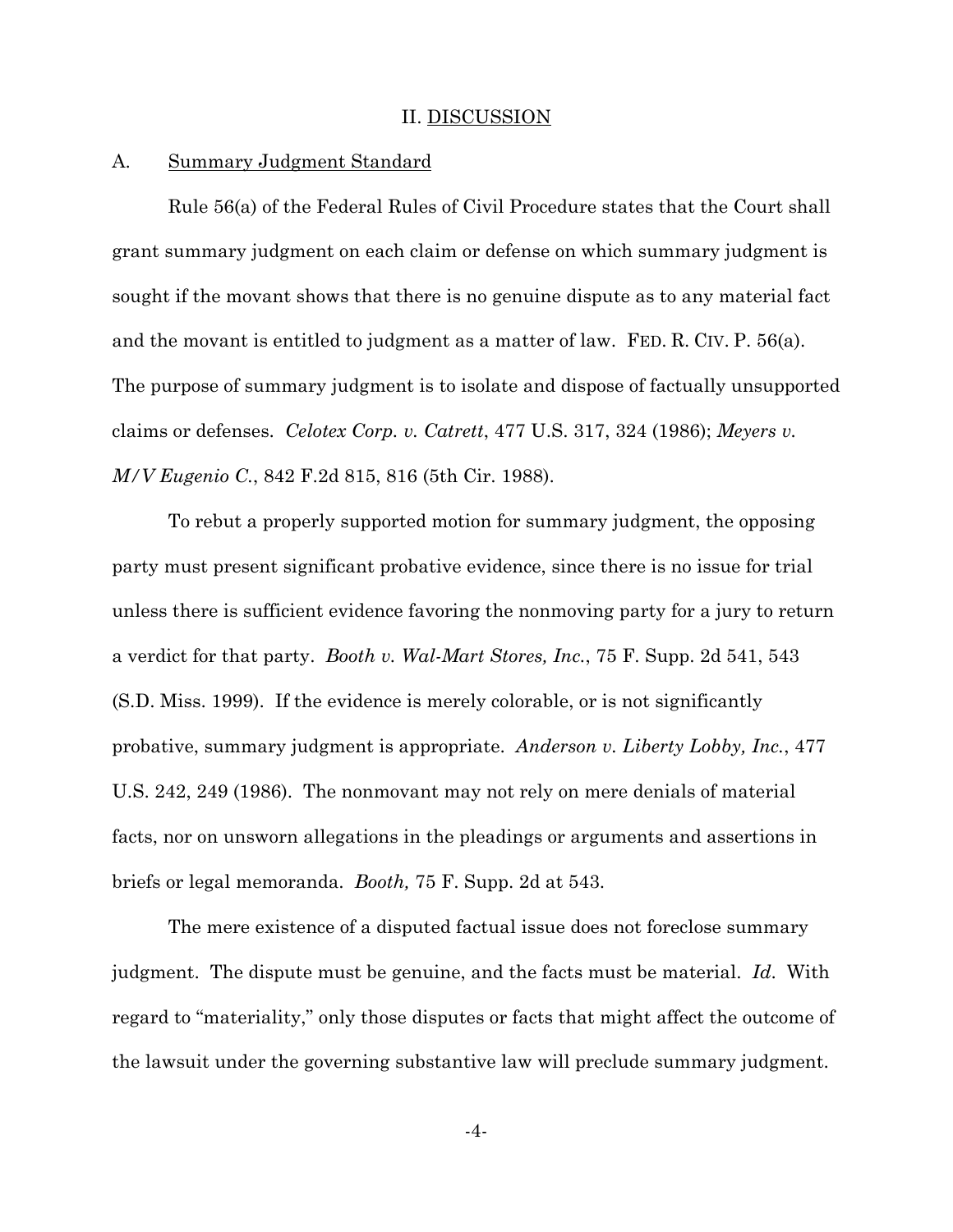*Id.* (citing *Phillips Oil Company v. OKC Corp.*, 812 F.2d 265, 272 (5th Cir. 1987)). Where "the summary judgment evidence establishes that one of the essential elements of the plaintiff's cause of action does not exist as a matter of law,  $\dots$  all other contested issues of fact are rendered immaterial." Id. (quoting Topalian v. *Ehrman*, 954 F.2d 1125, 1138 (5th Cir. 1987).

#### **B.** Applicable Statutes of Limitations

Turner's claims are brought pursuant to 42 U.S.C. § 2000 ("Title VII") and 42 U.S.C.  $\S$  1981 ("Section 1981"), whose respective statutes of limitations are discussed below.

#### 1. Title VII

"Title VII requires persons claiming discrimination to file a charge with the EEOC within 180 days after the allegedly discriminatory practice occurs and this period begins to run from the time the complainant knows or reasonably should have known that the challenged act has occurred." *Vadie v. Miss. State University*, 218 F.3d 365, 371 (5th Cir. 2000); see also 42 U.S.C. § 2000e-5(e)(1). Although the filing of a timely charge with the EEOC is not a jurisdictional prerequisite to a suit in federal court, it is a requirement that is similar to the statute of limitations, and is therefore subject to the doctrines of waiver, estoppel, and equitable tolling. Cruce v. Brazosport Independent School Dist., 703 F.2d 862, 863 (5th Cir. 1983). Thus, a plaintiff cannot sustain a claim under Title VII for events which occurred more than 180 days before the filing of the charge of discrimination, absent a showing of waiver, estoppel, and/or equitable tolling. Id.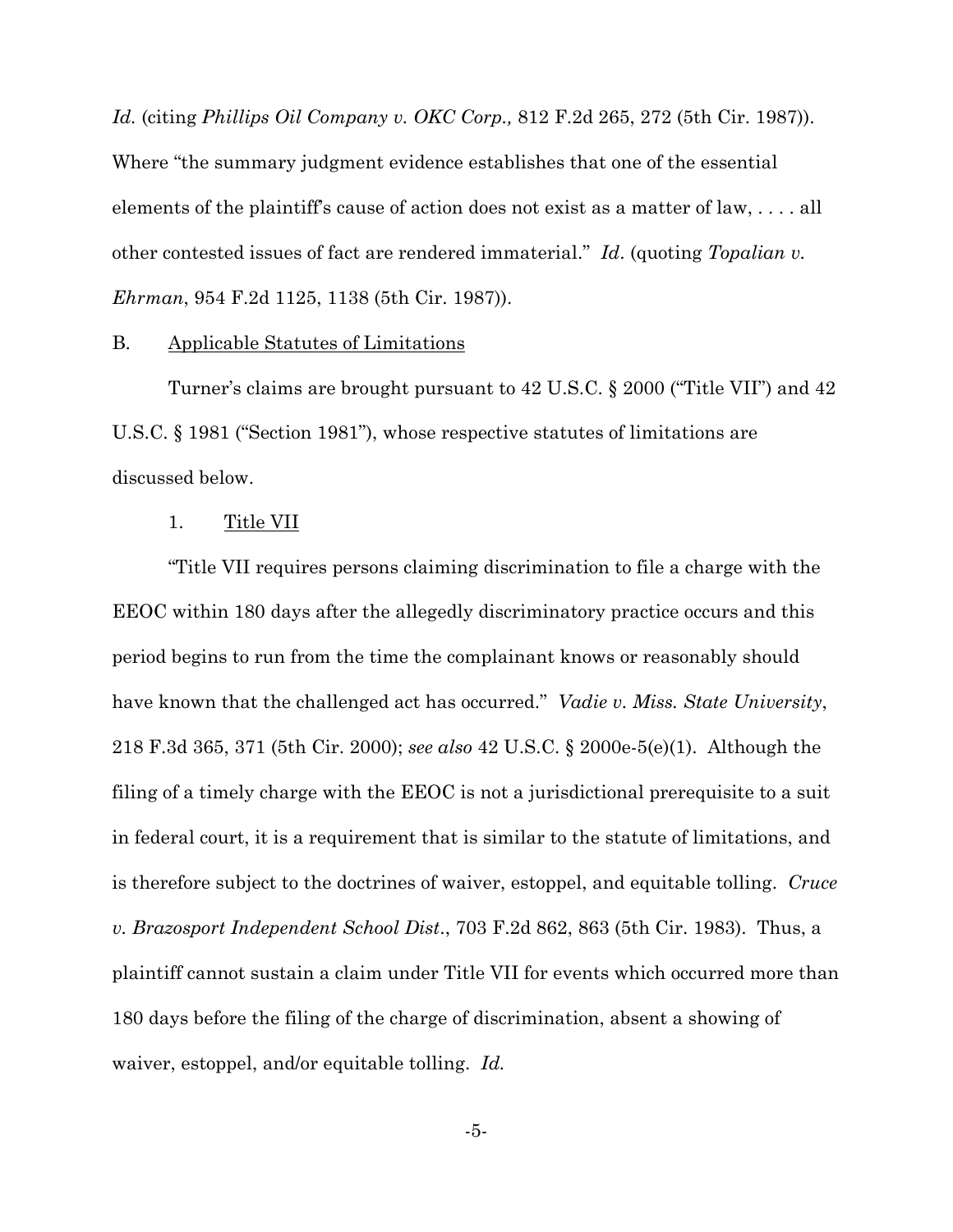Discrete acts such as termination, failure to promote, denial of transfer, layoff, or refusal to hire are easily identified. Each incident of discrimination and each retaliatory adverse employment decision constitute a separate, actionable unlawful employment practice. Nat'l R.R. Passenger Corp. v. Morgan, 536 U.S. 101, 114 (2002). In *Morgan*, the United States Supreme Court explained that "[h]ostile work environment claims are different in kind from discrete acts. Their very nature involves repeated conduct." Id. at 115; see also Frank v. Xerox Corp., 347 F.3d 130, 136 (5th Cir. 2003) ("Under the continuing violations doctrine, a plaintiff may complain of otherwise time-barred discriminatory acts if it can be shown that the discrimination manifested itself over time, rather than in a series of discrete acts."). The parties have not briefed the continuing violation theory. However, because Turner has raised the continuing violation doctrine in her Complaint,<sup>3</sup> the Court will address it.

The Fifth Circuit has stated that the continuing violation doctrine "has been" endorsed for use by [it] under limited circumstances." Celestine v. Petroleos de *Venezuella SA*, 266 F.3d 343, 351 (5th Cir. 2001). It has explained that

[i]n order to rely on a continuing violation theory, a plaintiff must show that the harassment within the limitations period and the harassment outside the limitations period constituted "a series of related acts" and that "an organized scheme led to and included the present violation." See Pegram v. Honeywell, Inc., 361 F.3d 272, 279 (5th Cir. 2004); Felton v. Polles, 315 F.3d 470, 485 (5th Cir. 2002) (citing Celestine v. Petroleos de *Venezuella SA*, 266 F.3d 343, 352 (5th Cir. 2001)). This court has looked

<sup>&</sup>lt;sup>3</sup>The hostile working environment based on race to which Turner has been exposed is of a continuing and ongoing nature and constitutes a continuing violation of Title VII and  $\S$  1981." Compl.,  $\P$  33.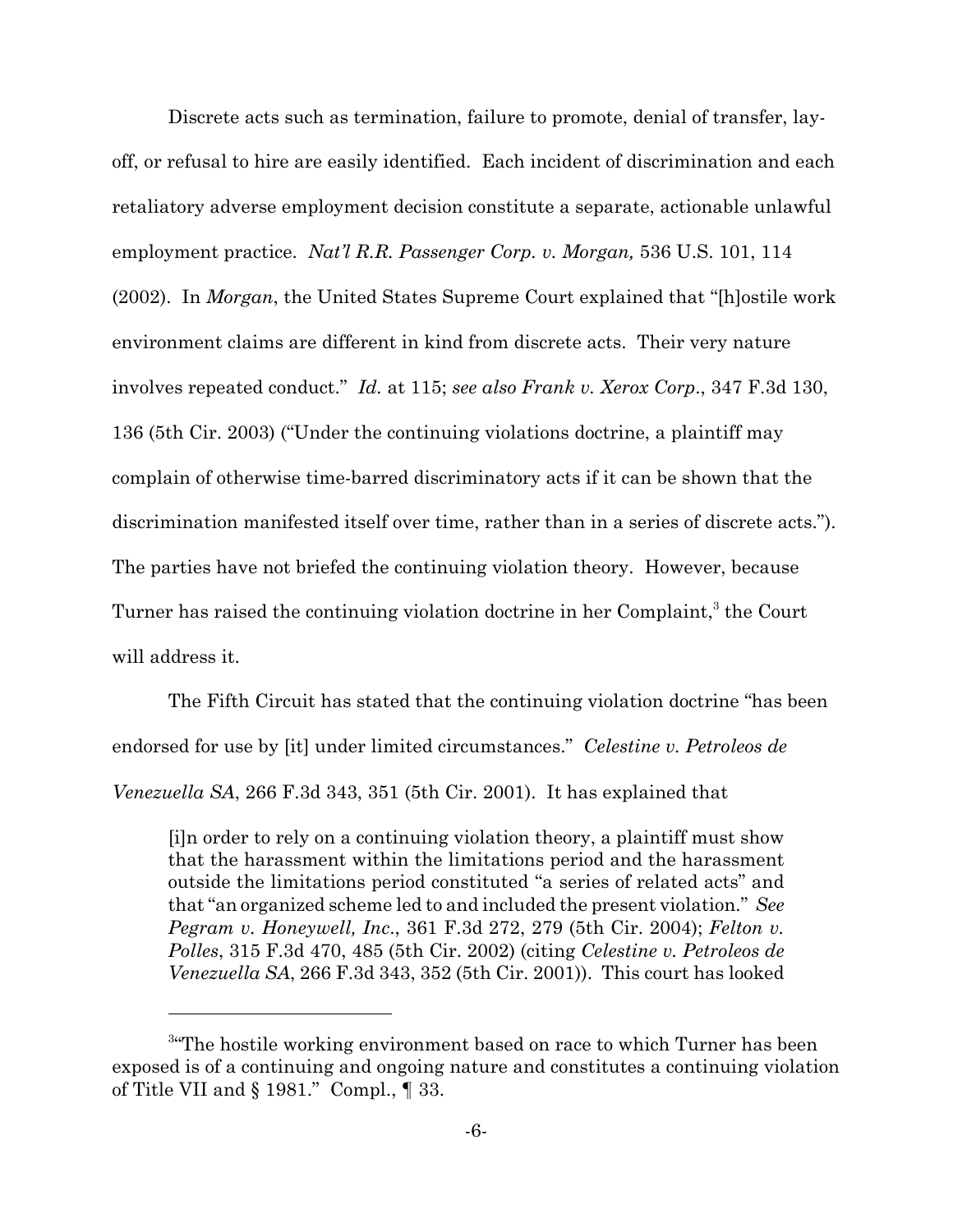to at least three factors in determining whether acts are sufficiently related to constitute a continuing violation: (1) whether the alleged acts involve the same type of discrimination, tending to connect them in a continuing violation; (2) whether the acts are in the nature of recurring events, or are more in the nature of isolated events; and (3) whether the act or acts have the degree of permanence that should alert an employee to assert his rights. *Huckabay v. Moore*, 142 F.3d 233, 239 (5th Cir. 1998).

Butler v. MBNA Technology, Inc., 111 F. App'x 230, 232-33, 2004 WL 2244203, \*2 (5th Cir. 2004).

"[T] he continuing violation doctrine does not automatically attach in hostile" work environment cases, and the burden remains on the employee to demonstrate an organized scheme led to and included the present violation." Celestine, 266 F.3d at 352. With respect to discrete acts of discrimination, *Morgan* held that application of the continuing violation theory to these types of claims depends on the nature of the claim asserted:

First, discrete discriminatory acts are not actionable if time barred, even when they are related to acts alleged in timely filed charges. Each discrete discriminatory act starts a new clock for filing charges alleging that act. The charge, therefore, must be filed within the 180- or 300-day time period after the discrete discriminatory act occurred. The existence of past acts and the employee's prior knowledge of their occurrence, however, does not bar employees from filing charges about related discrete acts so long as the acts are independently discriminatory and charges addressing those acts are themselves timely filed. Nor does the statute bar an employee from using the prior acts as background evidence in support of a timely claim.

*Id.* at 113.

The *Morgan* Court concluded that the continuing violation theory does not apply to Title VII claims alleging discrete discriminatory acts arising outside the applicable statutory time period. Therefore, in order to timely file suit under Title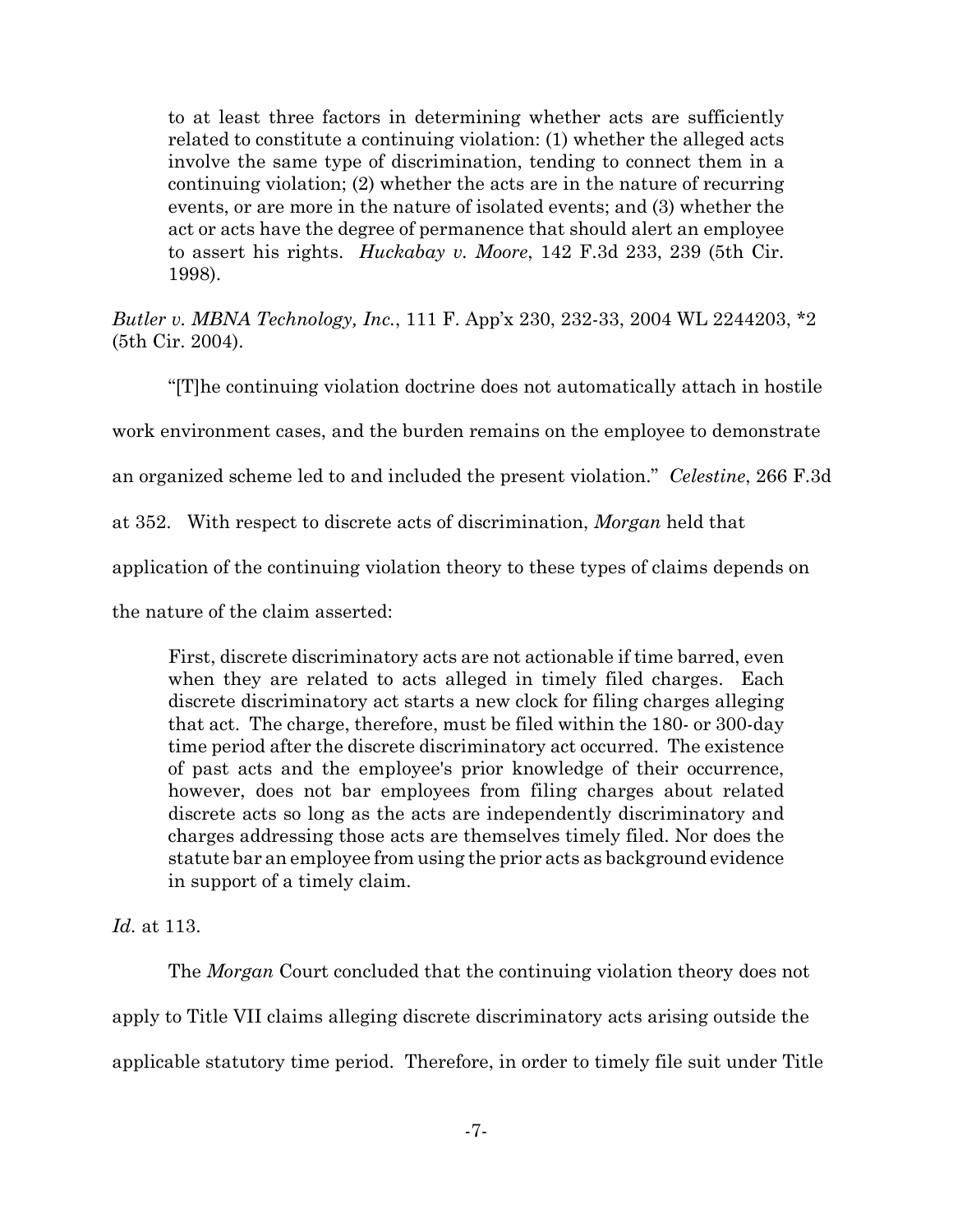VII, the charge must be filed within 180 days of the alleged discrete discriminatory act. 42 U.S.C. § 2000e-5(e)(1). The time limitations period set forth in Title VII commences with the date of "the alleged unlawful employment practice." 42 U.S.C.  $\S 2000e-5(e)$ ; see also Delaware State College v. Ricks, 449 U.S. 250, 259 (1980) (holding that the present day effects of past discrimination are not actionable under Title VII);  $Huckabay v. Moore, 142 F.3d 233, 240 (5th Cir. 1998)(one time)$ employment event such as "demotion is the sort of discrete and salient event that should put the employee on notice that a cause of action has accrued.").

The EEOC charge which led to this litigation was signed on January 14, 2000, and received by the EEOC on January 28, 2000. Charge of Discrimination, attached as Ex. "C" to Def.'s Mot. for Summ. J. Defendant maintains that the date filed is January 14, 2000, and that Turner cannot recover under Title VII for alleged discrimination or harassment occurring before July 18, 1999. Def.'s Mem. Br. in Support of Mot. for Summ. J. at p. 2. However, there is Fifth Circuit precedent indicating that the filed date would be January 28, 2000, making the cutoff date August 1, 1999. Taylor v. Gen. Tel. Co. of Sw., 759 F.2d 437, 441–42 (5th Cir. 1985) (charge is "filed" under Title VII when it is received by EEOC) (citing 29 C.F.R. § 1601.13(a)). The Court need not resolve this issue since, regardless of which date is used, the result here would not change. Using the earlier date urged by Defendant, which is more favorable to Turner, Turner cannot recover under Title VII for any alleged discrete discriminatory acts which occurred before July 18, 1999. See Cruce, 703 F.2d at 863-64. Turner further bears the

 $-8-$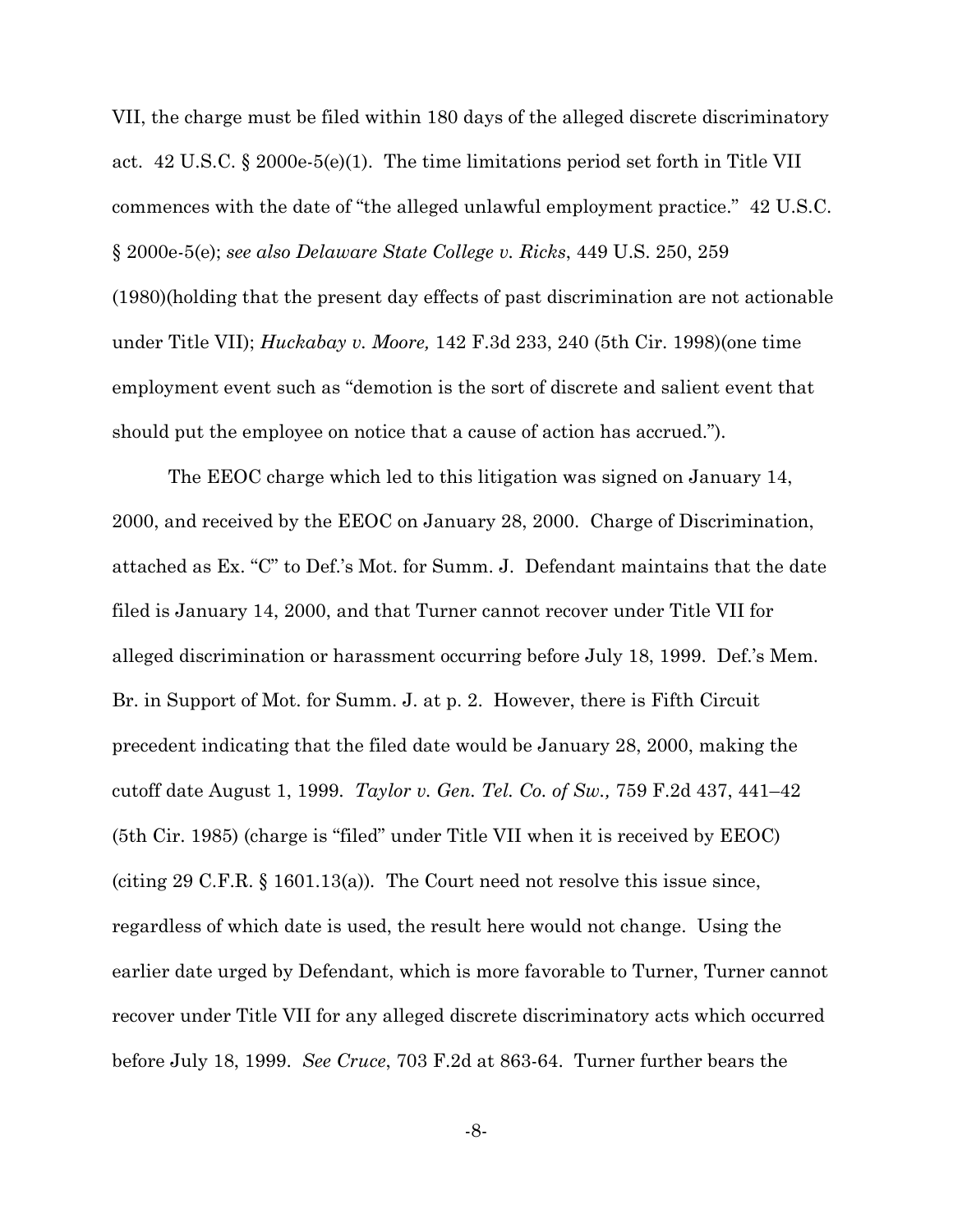burden of demonstrating that the continuing violation doctrine is applicable to any of her claims. Celestine, 266 F.3d at 352.

#### $2.$ Section 1981

Claims which assert violations of 42 U.S.C.  $\S$  1981 are governed by the same standards applicable to claims raised under Title VII, with the exception that Section 1981 claims do not require exhaustion of remedies. Walker v. Thompson, 214 F.3d 615, 625 (5th Cir. 2000); Wilkes v. Fedex Ground Package Sys., 359 F. Supp. 2d 539, 541 (S.D. Miss. 2005); Ellison v. Darden Restaurants, Inc., 52 F. Supp. 2d 747, 754 n.7 (S.D. Miss. 1999). Because Section 1981 does not contain its own statute of limitations, the Supreme Court has determined that certain claims brought pursuant to Section 1981, namely those made possible by a post-1990 Congressional enactment, are subject to the federal four year catch-all statute of limitations set forth in 28 U.S.C. § 1658. Jones v. R.R. Donnelley & Sons Co., 541 U.S. 369, 382 (2004). Pre-existing causes of action are subject to a "borrowed" state limitations period, or the most analogous state tort statute of limitations. Id.; see also Mitchell v. Crescent River Port Pilots Ass'n, 265 F. App'x 363, 368 (5th Cir. 2008).

Defendant argues that, under Felton v. Polles, 315 F.3d 470, 474 (5th Cir. 2002), the most analogous Mississippi statute of limitations would apply to Turner's claims for denials of promotions, which would be three years, rather than the federal four year catch-all statute of limitations of  $28$  U.S.C. § 1658. Under the pre-1991 version of Section 1981, a failure to promote claim was actionable only if

 $-9-$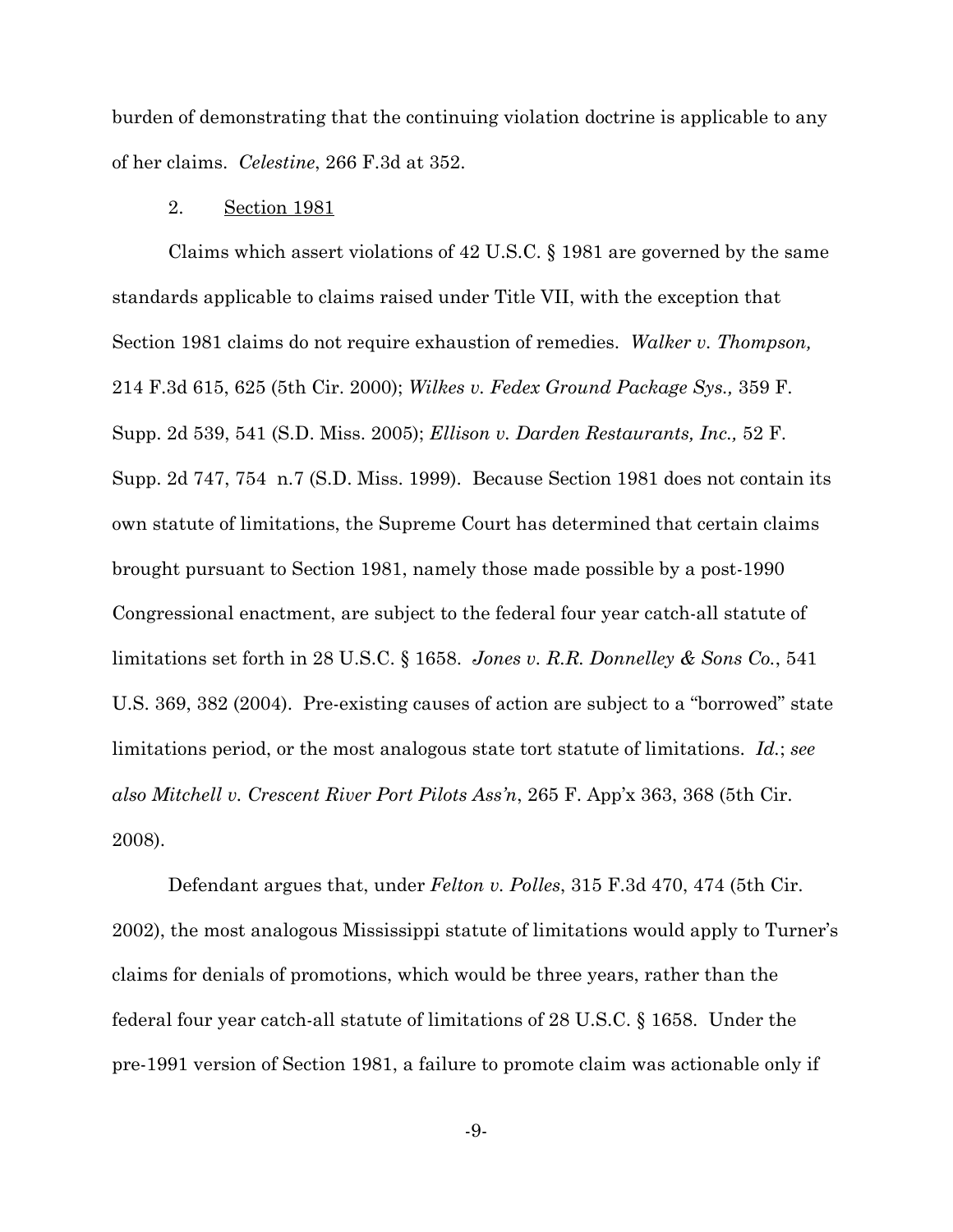the nature of the change in position involved the opportunity to enter into a new contract with the employer, such that the promotion would rise to the level of an opportunity for a new and distinct relationship between the employee and the employer, making it subject to the shorter Mississippi state statute of limitations. See Jones, 541 U.S. at 382; Patterson v. McLean Credit Union, 491 U.S. 164, 186 (1989); see also Johnson v. Crown Enterprises, Inc., 398 F.3d 339, 341 (5th Cir. 2005) (applying Louisiana's one-year prescriptive period for tort actions to independent contractor's Section 1981 claim for failure to enter into a new contract with him); Hubert v. City of Baton Rouge/Parish of East Baton Rouge, Dept. of *Public Works*, 2009 WL 774343, \*2 (M.D. La. March 20, 2009) ("Whether a one year or four year prescriptive period applies to the plaintiff's Section 1981 claim, turns on whether the promotion was an opportunity for a new and distinct relationship between the plaintiff and his employer. If the promotion would give rise to such a new relationship, the one year period of Article 3492 is applicable. If the circumstances of the promotion would not result in a new and distinct relationship between the plaintiff and the City-Parish, then the four year prescriptive period under federal law would apply."). It is not clear in this case whether the nature of the changes in positions allegedly sought by Turner involved the opportunity to enter into a new contract with Defendant. Out of an abundance of caution, the Court will apply the longer four year limitations period.<sup>4</sup> Because the original

<sup>&</sup>lt;sup>4</sup>Applying either the four year federal or the three year Mississippi statute of limitations to the facts of this case does not change the outcome.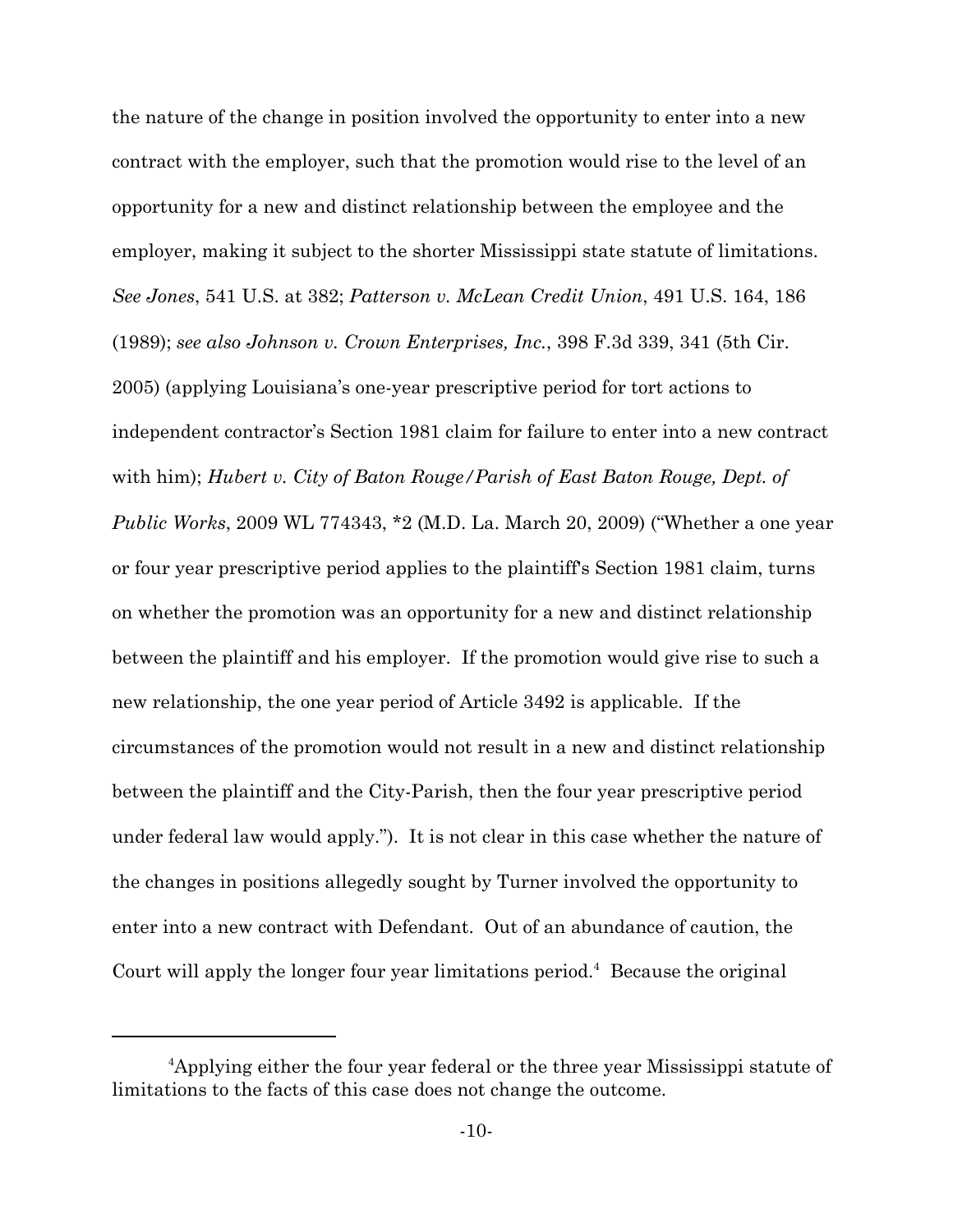Complaint in this action was filed on March 21, 2001, Turner cannot recover under Section 1981 for any acts occurring prior to March 21, 1997.

#### $C_{\cdot}$ Turner's Individual Claims

Turner's individual racial discrimination claims fall into the following categories: (1) denial of promotions; (2) denial of work leaderman opportunities; (3) denial of job assignments and transfers; (4) improper layoffs; (5) "racial job tracking"; (6) hostile work environment; and (7) retaliation.

## 1. Denial of Promotions

Turner specifically charges that she has applied for certain promotive

positions, and although a qualified 32 year employee, she was not selected due to

her race. Compl.,  $\P$  17, 21-23. Turner identifies the following instances where this

allegedly occurred:

a) On or about June 23, 1999, Plaintiff applied for Labor Supervisor, a position for which Plaintiff was qualified, but for which she was not selected. b) In approximately 1982, Plaintiff applied for heat straightener, a

position for which Plaintiff was qualified, but for which she was not selected because of her race.

Compl.,  $\P$  21(a)-(b).

Turner's complaint about the 1982 promotion clearly predates the cutoff in this case for statute of limitations purposes under both Title VII and Section 1981. Defendant is entitled to summary judgment on this specific denial of promotion claim. With regard to her June 23, 1999, claim, it falls outside the July 18, 1999, statute of limitations period for Title VII, but is timely under Section 1981, as it occurred after March 21, 1997. Turner must establish a *prima facie* case of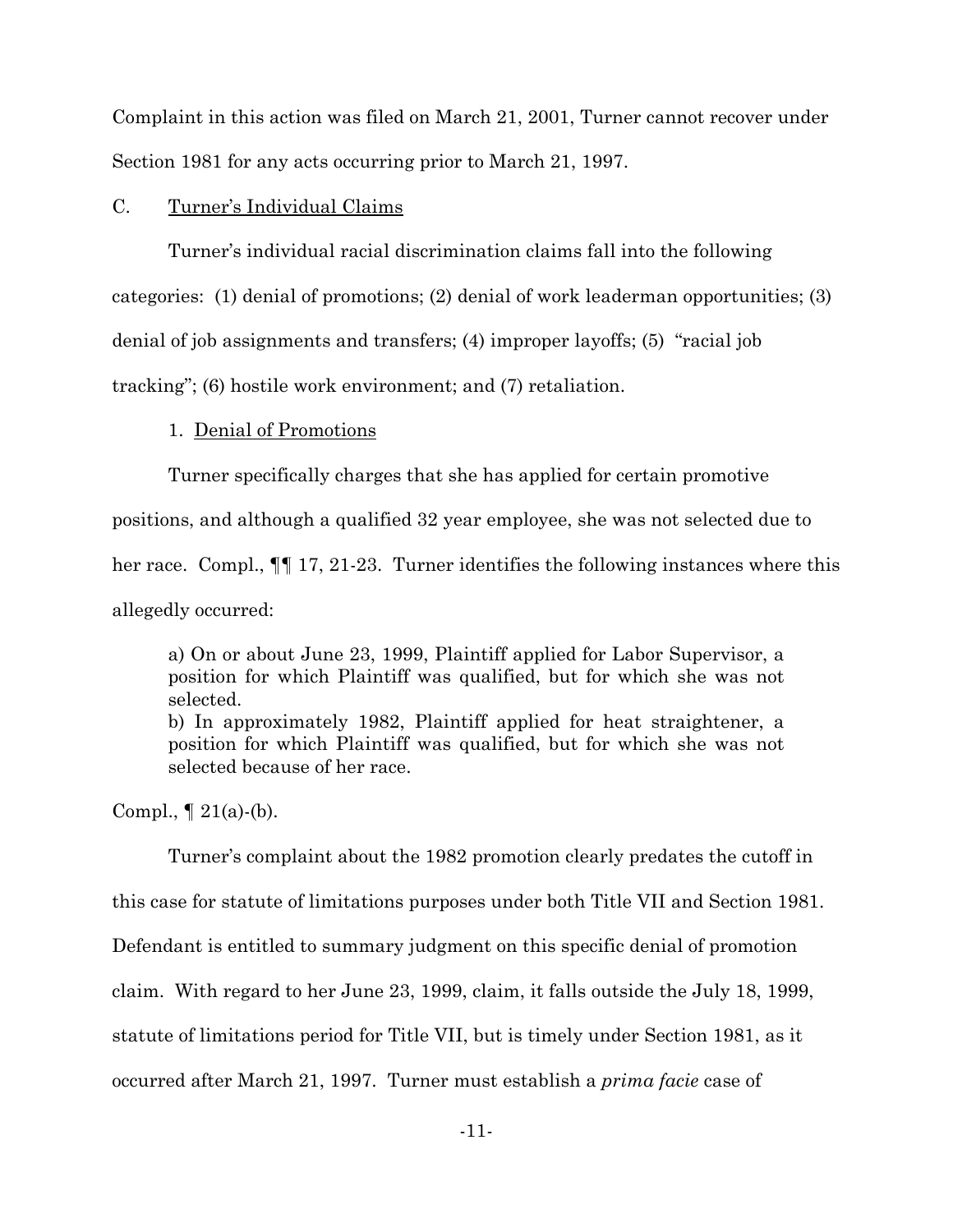discrimination for this alleged failure to promote. In order to do so, Turner must show each of the following four elements: 1) that she is within a protected class; 2) that she was qualified for the position sought; 3) that she was not promoted; and 4) that the position was filled by someone outside the protected class. Oden v. *Oktibbeha County, Miss., 246 F.3d 458, 468 (5th Cir. 2001) (citing Blow v. City of* San Antonio, Texas, 236 F.3d 293 (5th Cir. 2001)).

There is no dispute in this case that Turner is a member of a protected class. However, Turner has not proffered any evidence that this position was filled by someone outside the protected class. Thus, she is unable to establish a prima facie case of discrimination. See Oden, 246 F.3d at 468. In fact, the record reflects that three African-American employees were selected for the promotions at issue. May 23, 2006, Dep. of Annie Turner, at p. 52-54, att. as Ex. "A" to Def.'s Mot. for Summ. J.; Apr. 20, 2011, Dep. of Annie Turner, at p. 53-57, att. as Ex. "B" to Def.'s Mot. for Summ. J. Summary judgment is appropriate as to these claims.

#### 2. Denial of Work Leaderman Opportunities

Turner claims that she was denied opportunities for work leaderman positions throughout her employment with Defendant. Compl.,  $\P$  22-23. To establish a *prima facie* case of discrimination on this claim, Turner must show (1) that she is a member of a protected class; (2) that she was qualified for his position; (3) that she suffered an adverse employment action; and (4) that other, similarly situated co-workers outside the protected class were treated differently. *Hart v. Life* Care Center of Plano, 243 F. App'x 816, 818, 2007 WL 1855136, \*1 (5th Cir. 2007)

 $-12-$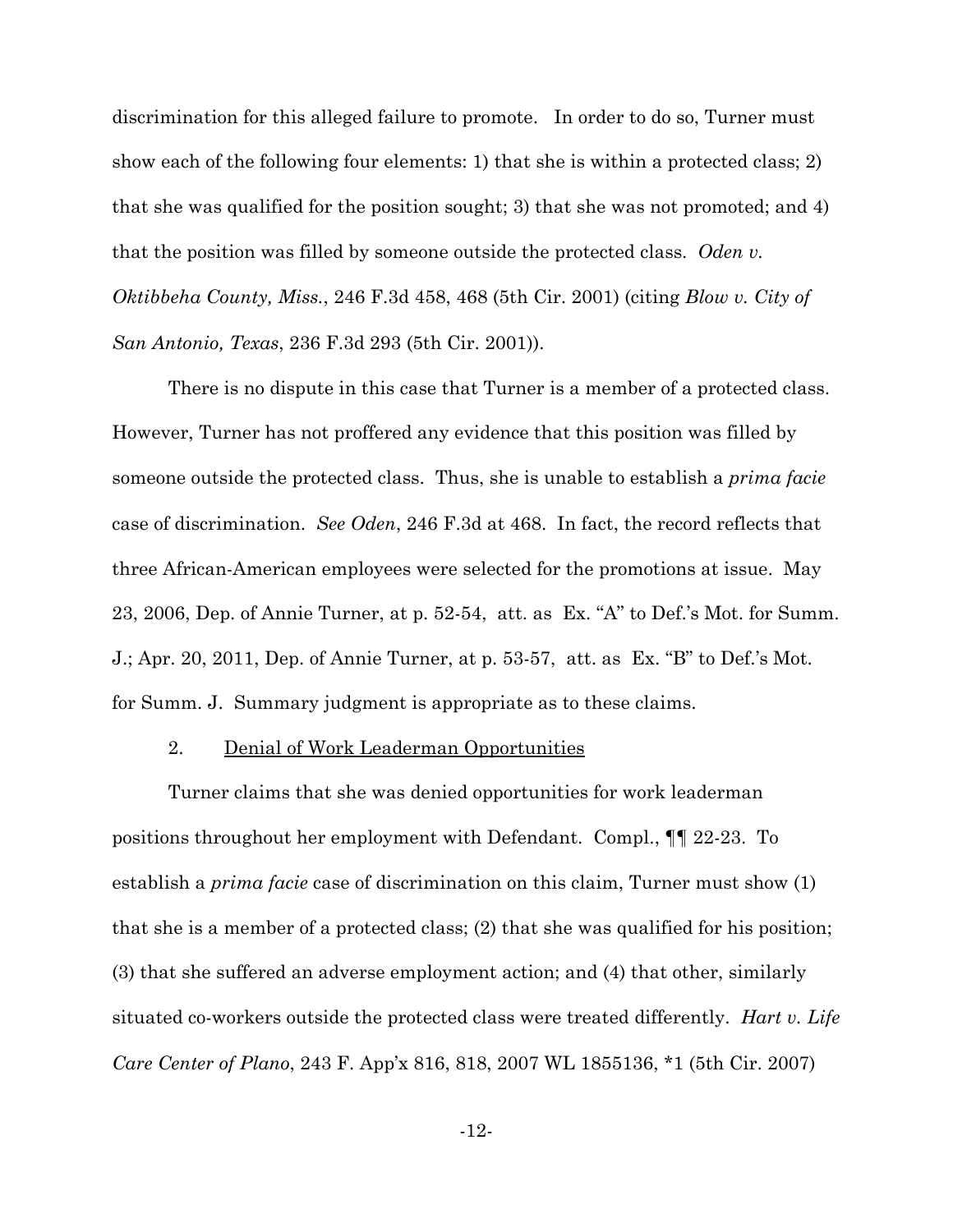(citing Okoye v. Univ. of Texas Houston Health Science Ctr., 245 F.3d 507, 512–13

(5th Cir. 2001)). "[F] or all Title VII claims, '[a] dverse employment actions include only ultimate employment decisions such as hiring, granting leave, discharging, promoting, or compensating." McCoy v. City of Shreveport, 492 F.3d 551, 559 (5th Cir. 2007) (quoting *Green v. Adm'rs of Tulane Educ. Fund*, 284 F.3d 642, 657 (5th

 $Cir. 2002)$ ).

Paragraph 23 of Turner's Complaint states as follows:

[o] ther than a period of two and a half months, during which Plaintiff was a leaderman, and then demoted, Plaintiff was not promoted in spite of Plaintiff's 32 years at NGSS. Plaintiff has observed both that Black employees are not promoted in spite of their qualifications and seniority as well as the lack of qualifications of White employees who have been promoted, and, therefore, Plaintiff has not applied for promotive positions for which she was qualified, and plaintiff has never been selected for promotion to any such position. Plaintiff has also observed that the availability of positions was not always publicized. Plaintiff has complained about not being promoted.

Compl.,  $\P$  23.

However, Turner acknowledged that in 2005, she served in this capacity for 2

 $\frac{1}{2}$  months. Compl.,  $\llbracket 23; \text{May } 23, 2006, \text{Dep. of Annie Turner, at pp. } 48-49, \text{att. as Ex.}$ 

"1" to Pl.'s Resp. to Def.'s Mot. for Summ. J. When asked about the work leaderman

position in her deposition, Turner acknowledged that she had not inquired or requested

to be considered for this position.

 $Q:$ Have you ever asked anybody in supervision in your department if you could be a work leaderman?

 $A$ :  $No.$ 

- Have you ever asked anybody in supervision in your department what  $Q$ : you needed to do to be considered to be a work leaderman?
- $A$ : No.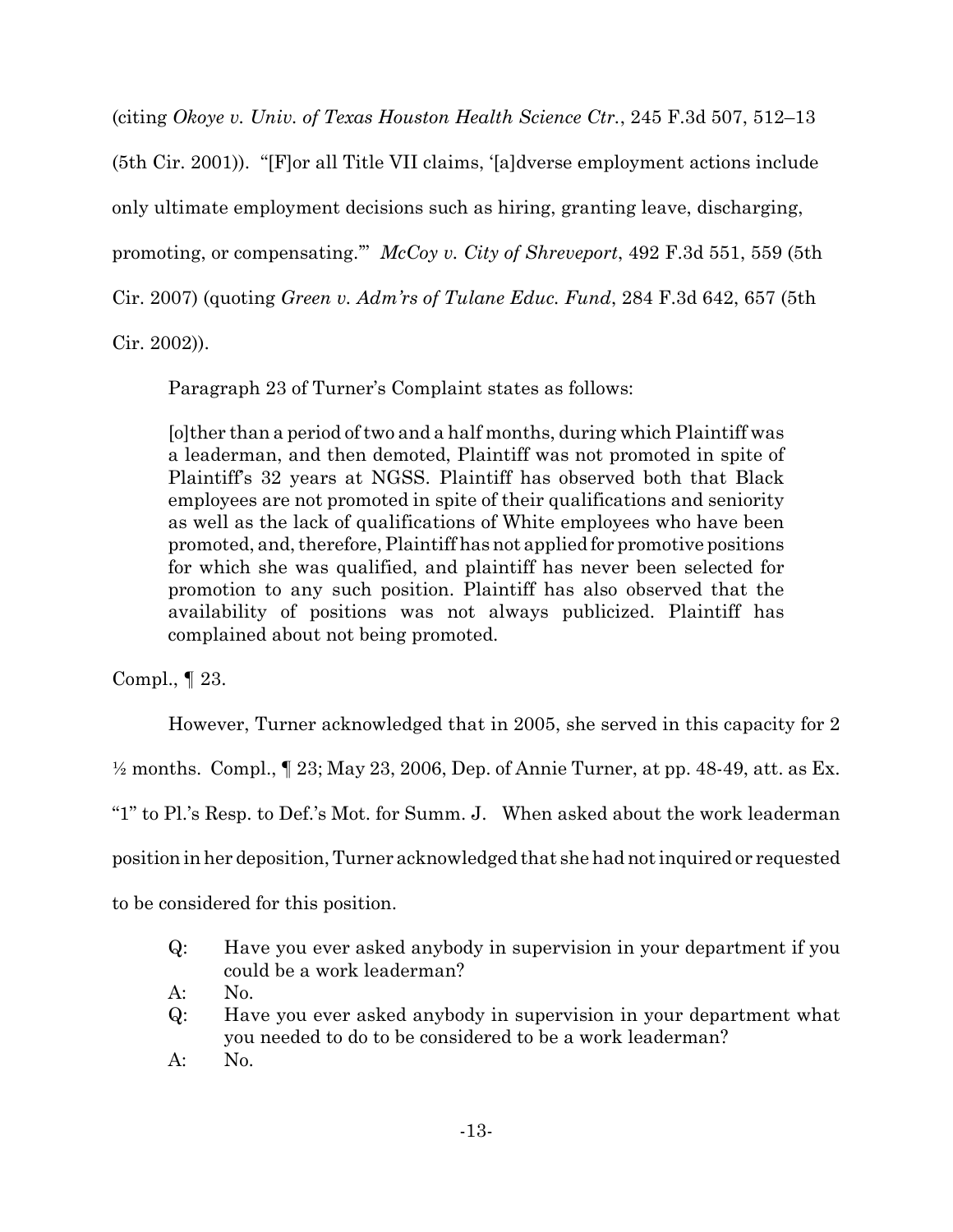May 23, 2006, Dep. of Annie Turner, at p. 50, att. as Ex. "A" to Def.'s Mot. for Summ.  $\mathbf{J}$ .

 $Q$ : Since '06, have you asked anyone to be a work leaderman?

 $A$ : No.

Apr. 20, 2011, Dep. of Annie Turner, at p. 61, att. as Ex. "B" to Def.'s Mot. for Summ.  $J_{\cdot}$ 

Turner offers no additional evidence in support of this claim beyond the bare

allegations in her Complaint. Turner has not carried her burden and summary

judgment on this claim is appropriate.

#### 3. Denial of Job Assignments and Transfers

Turner alleges that she

has been subject to disparate treatment with regard to job assignment and transfers. In 2003, Plaintiff made her supervisor(s) aware that she wanted to take the map and observation test. Plaintiff was told by the course instructor that once she took the map and observation test, she would be able to get a transfer to a different department. Plaintiff successfully passed the test. Despite her inquiring about transfers on numerous occasions, Plaintiff never heard back from the instructor and was never offered a transfer. In 2003, Plaintiff again requested map reading and observation testing. A white female instructor told Plaintiff she did not have to be tested again because she had taken the test already. Plaintiff was nonetheless never offered the transfer.

Compl.,  $\llbracket 25$ .

Turner must also satisfy the standard for a *prima facie* case of discrimination on this claim. Turner must demonstrate that she was: (1) a member of a protected class; (2) qualified for the position at issue; (3) the subject of an adverse employment action; and (4) treated less favorably because she belonged to a protected class than similarly-situated employees who were not members of the protected class, under nearly identical circumstances. Lee v. Kan. City S. Ry., 574 F.3d 253, 259 (5th Cir.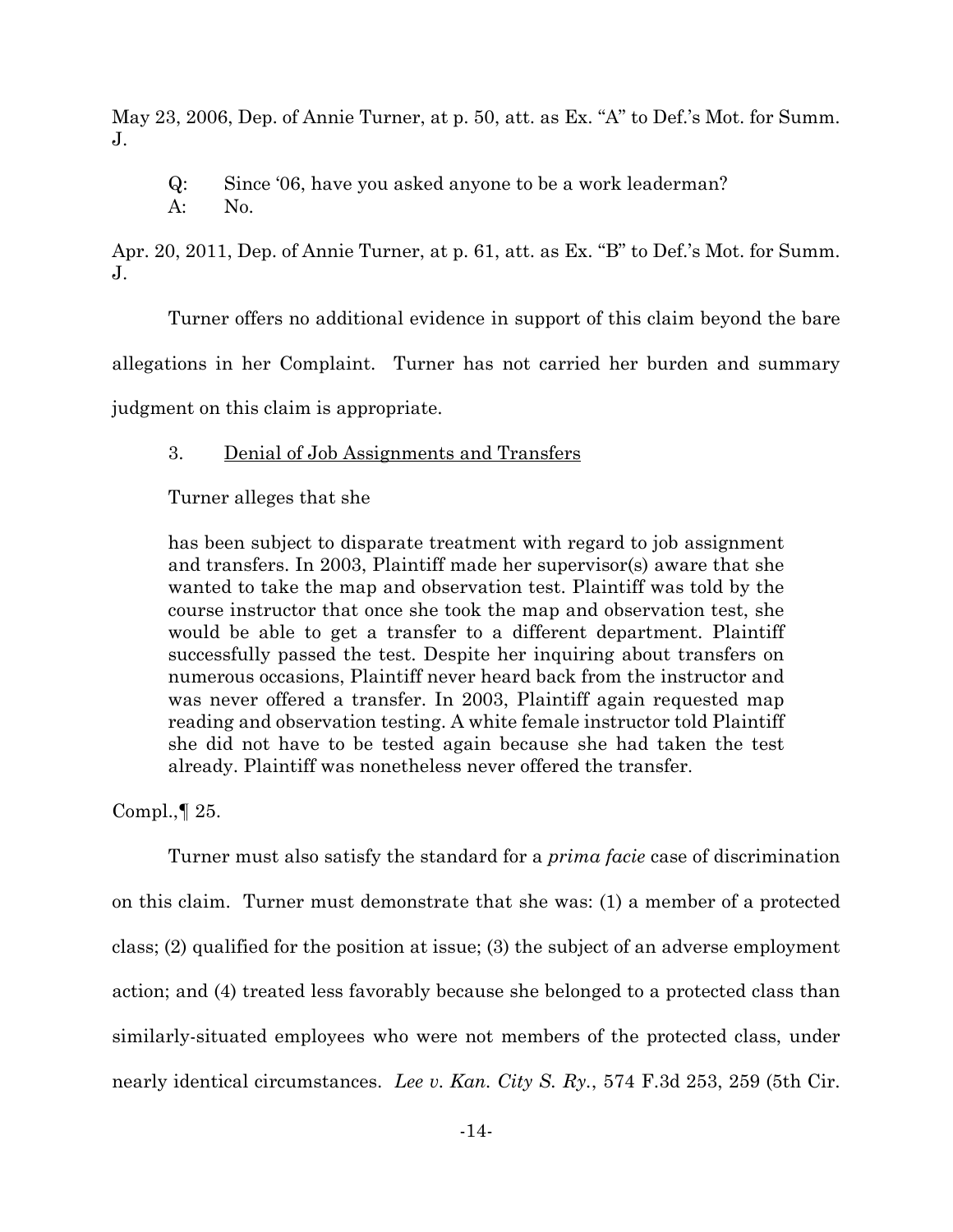2009).

Of particular relevance here, Turner must show that she suffered an adverse employment action. Okoye, 245 F.3d at  $512-13$ . The Fifth Circuit Court of Appeals employs the following interpretation of this element: "an adverse employment action consists of 'ultimate employment decisions' such as hiring, granting leave, discharging, promoting, and compensating." *Pegram v. Honeywell*, 361 F.3d 272, 282 (5th Cir. 2004) (quoting Felton v. Polles, 315 F.3d 470, 486 (5th Cir. 2002)). More specifically,

Circuit precedent establishes that in cases where the evidence produces no objective showing of a loss in compensation, duties, or benefits, but rather solely establishes that a plaintiff was transferred from a prestigious and desirable position to another position, that evidence is insufficient to establish an adverse employment action. See Serna v. City of San Antonio, 244 F.3d 479, 485 (5th Cir. 2001).

Pegram, 361 F.3d at 283; see also Hunt v. Rapides Healthcare System, LLC, 277 F.3d 757, 769 (5th Cir. 2001).

Reviewing the record before it, considering all undisputed facts, and resolving all disputed facts in Turner's favor, the Court cannot conclude that Turner has demonstrated that she suffered an adverse employment action based on her taking and passing a map test and thereafter not being transferred. There has been no objective showing of a loss in compensation, duties, or benefits due to Turner. She cannot make the necessary *prima facie* showing.

Even assuming the non-transfer was an actionable ultimate employment decision, Turner has provided no evidence that this was related in any way to her race. To establish a *prima facie* case of racial discrimination using indirect evidence. Turner must demonstrate, *inter alia*, that she was treated less favorably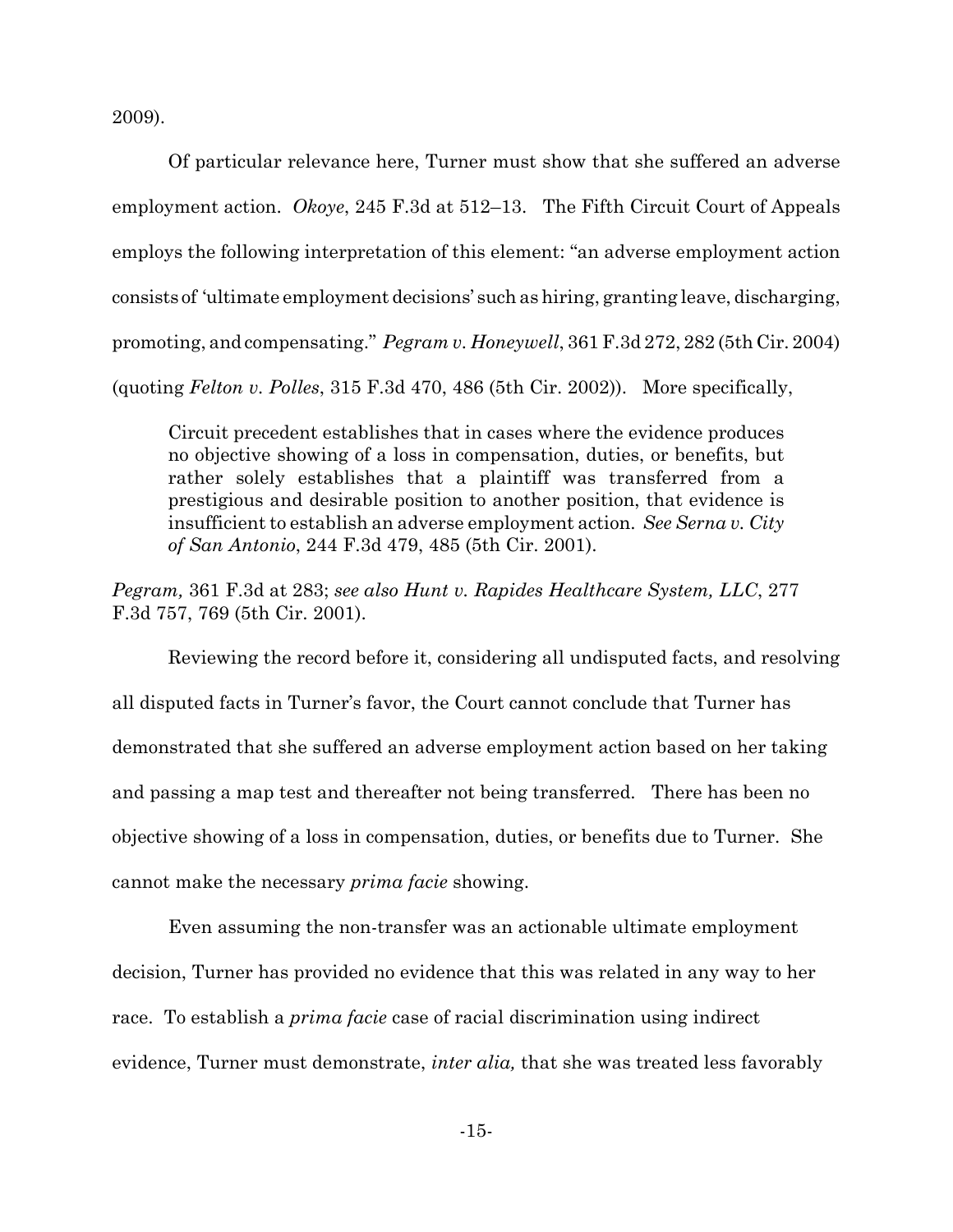because she belonged to a protected class than similarly-situated employees who

were not members of the protected class, under nearly identical circumstances.

Alexander v. Brookhaven School Dist., 2011 WL 2222190, \*4 (5th Cir. June 8, 2011).

Turner has not identified or presented any proof of a legally sufficient comparator,

and for this reason as well she has not made out a *prima facie* case of

discrimination. Summary judgment is appropriate.

#### $\overline{4}$ . **Improper Layoffs**

Turner alleges that she

has been laid off at times during which similarly situated White coworkers with fewer years of seniority were not laid off. Plaintiff was informed that the reason she was laid off was due to a reduction in force. White employees with fewer years of seniority were not laid off. Plaintiff has been laid off under such circumstances in the following instances:

a) In 1980, Plaintiff was laid off from the position of laborer for six months. At the time Plaintiff was laid off, Plaintiff's seniority in the company was 6 years, and in the department was 6 years.

b) In 1982, Plaintiff was laid off from the position of laborer for six months. At the time Plaintiff was laid off, Plaintiff's seniority in the company was 8 years, and in the department was 8 years.

c) In 1985, Plaintiff was laid off from the position of laborer for three months. At the time Plaintiff was laid off, Plaintiff's seniority in the company was 11 years, and in the department was 11 years.

d) In 1986, Plaintiff was laid off from the position of laborer for three months. At the time Plaintiff was laid off, Plaintiff's seniority in the company was 12 years, and in the department was 12 years.

e) In 1987, Plaintiff was laid off from the position of laborer for four months. At the time Plaintiff was laid off, Plaintiff's seniority in the company was 13 years, and in the department was 13 years.

f) In 1988, Plaintiff was laid off from the position of laborer for 12-15 months. At the time Plaintiff was laid off,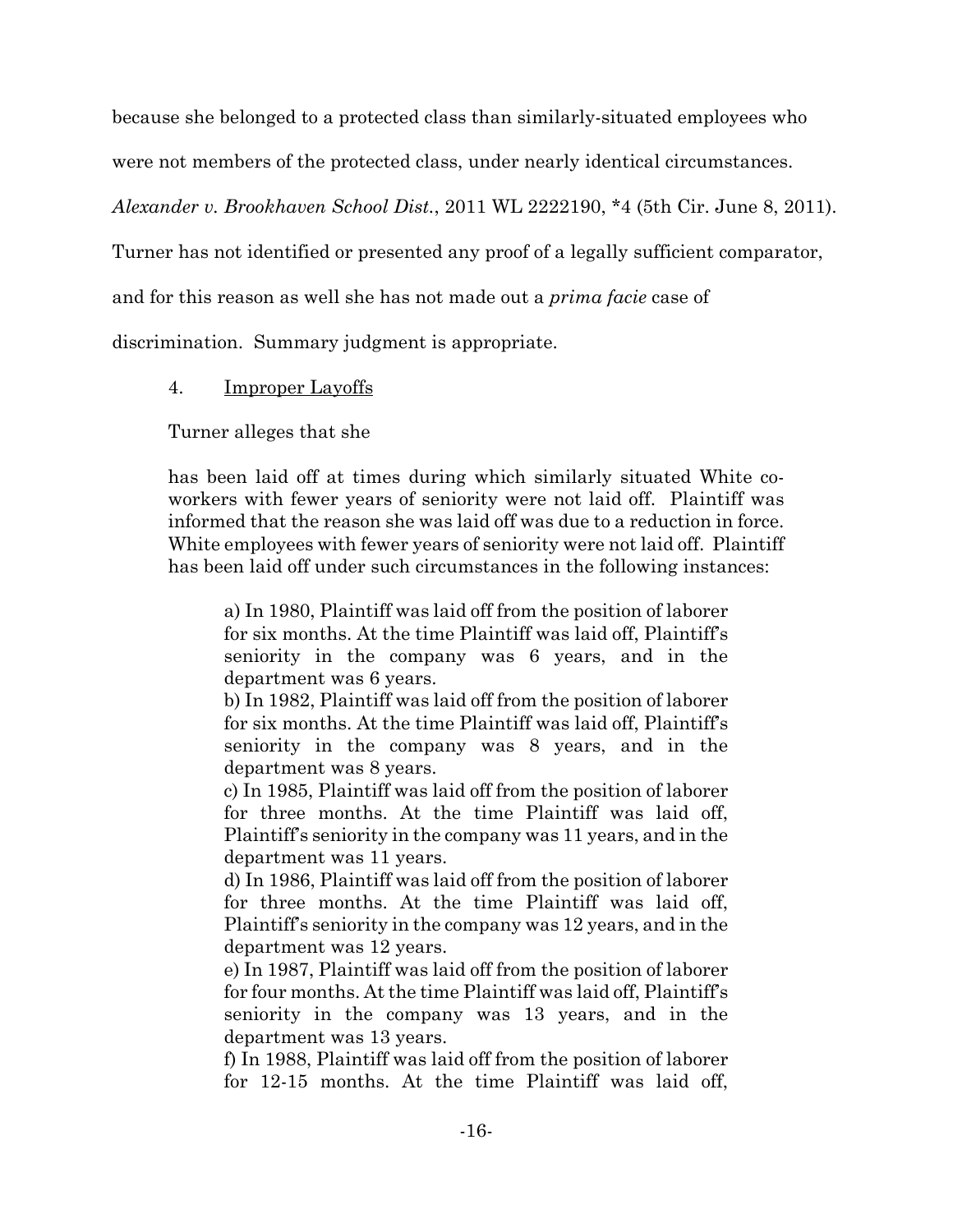Plaintiff's seniority in the company was 14 years, and in the department was 14 years.

Compl.,  $\P$  24.

Each of the layoffs about which Turner complains occurred well outside the actionable time period for statute of limitations purposes. This claim is time barred.

#### Racial Job Tracking  $5<sub>1</sub>$

Turner further asserts that Defendant maintains "a practice of 'job steering', resulting in Black employees being assigned to, and then denied the opportunity to move out of dangerous, dirty, and generally less desirable work areas because of their race." Compl.,  $\P$  17(k). Turner contends that she "has been subjected to racial job tracking that assigns Black employees ... at a disproportionate rate as compared to White employees to the most undesirable, dirtiest and dangerous employment environments in the workplace." Compl., [ 26. Turner identifies the following specific instances where this occurred:

a) Plaintiff has been forced to work in either the hot sun or in the cold while similarly situated White employees were allowed to work in more comfortable conditions. In or around 1997-1998, Plaintiff complained to Bill Tanner about his refusal to give rain suits to the laborers. As a result of her complaints, Plaintiff was retaliated against and verbally abused by Tanner. Plaintiff was told by co-workers that Tanner made distasteful remarks about Turner in their presence, and that he referred to her as "Black-ass cookie."

> $\star$  $\star$

c) On one occasion, in or around 1986 or 1987, Plaintiff was working with two White women, a mother and daughter, shoveling mud. A white foreman came to the job site and told the White women that he could not have them doing this type of dirty work. He took both of the White women to work in the office and the Black women were left shoveling mud. Although plaintiff complained to the union, they did not address her complaints.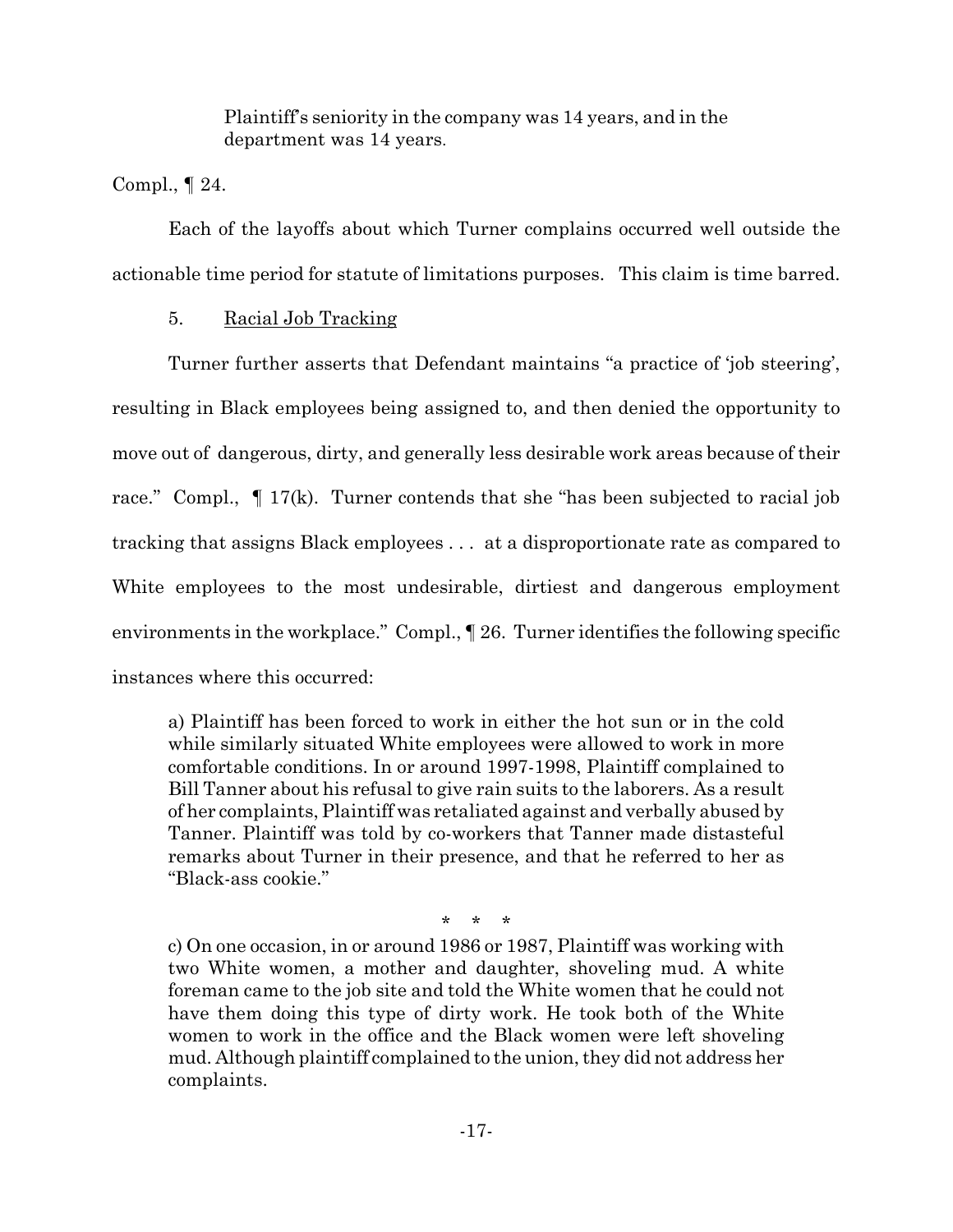d) On one occasion in 2000 or 2001, a White woman named Holly Bryant told plaintiff and plaintiff's coworkers that it was beneath her pride to clean toilets. Ms. Bryant's work was then transferred to a clean ship that was getting ready for sea trial. Plaintiff complained to Bill Tanner, but the problem was not addressed.

e) On another occasion in the early 1990s, Debra Bush, a White woman laborer, saw that all the laborers were given scrapers and asked to scrape mud and other material from the side of a rig. Ms. Bush refused to do this work and she left and came back with the White foreman, Rick Arseno, and Paint Supervisor Lucas. Mr. Arseno told Ms. Bush to go back to the wet dock to see L.C. Turner, who changed her assignment.

f) In 2005, Plaintiff complained to Phil Teel about the working conditions for the Labor Department. His response was "Just be happy you have a job."

g) African American laborers work in hazardous conditions without protective equipment or clothing. Between 1998 and 2002 Plaintiff was required to work on the Venezuelan Armada's LUPO class frigates while similarly situated White employees were either not assigned such work or would be allowed to remove themselves from that assignment. On information and belief, Plaintiff was forced to work amid Hepatitis C contamination on the LUPO class frigates. She was not provided with any protective clothing.

Compl.,  $\P$  26 (a)-(g).

Title VII's and Section 1981's statutes of limitations bar some of these claims.

Turner cannot recover under Title VII for any alleged discrete discriminatory acts occurring before July 18, 1999, nor can she recover under Section 1981 for any acts occurring before March 21, 1997. Accordingly, those allegations contained in sections (c) and (e) are precluded by the applicable statute of limitations.

The remaining instances of alleged disparate treatment are not actionable, because Turner alleges no ultimate employment decision. Ellis v. Principi, 246 F. App'x 867, 870, 2007 WL 2510620, \*2 (5th Cir. 2007) (holding that allegation that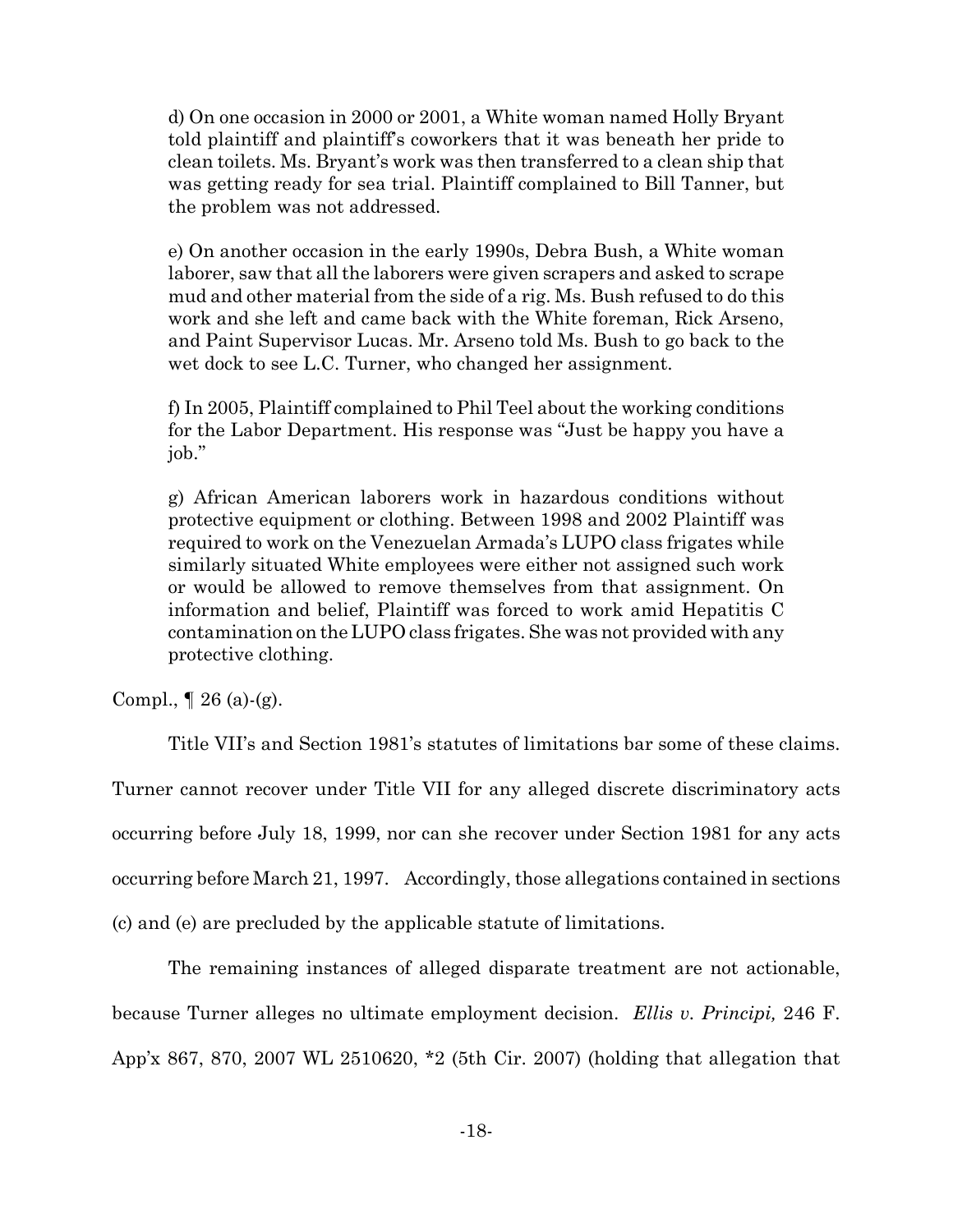plaintiff was given less favorable work assignments than other employees was insufficient to sustain a disparate treatment claim because it alleges no ultimate employment decision). Nor has Turner offered sufficient, competent summary judgment evidence to show that she was treated less favorably in this respect because of her race. Defendant is entitled to summary judgment on this claim.

#### Hostile Work Environment Claim 6.

### a. Turner's Factual Allegations in the Complaint

Turner contends that throughout her employment with Defendant, she was subjected to racial hostilities and intimidation:

Plaintiff has been exposed to offensive racially derogatory writings, depictions, and/or graffiti on a constant basis in a number of places at [the shipyard].

Compl.,  $\P$  28.

The Complaint also alleges that Turner observed nooses in the shipyard during the Turner maintains that Defendant knew of these year 2000. Compl., **[**¶ 28, 29. occurrences but failed to promptly prevent or correct them.  $Id.$ ,  $\P$  28.

## b. Turner's Testimony and the Applicable Statutes of Limitations

As discussed earlier herein, Turner cannot recover under Title VII for any alleged discrete discriminatory acts occurring before July 18, 1999, nor can she recover under Section 1981 for any acts occurring before March 21, 1997. In its Brief, Defendant maintains that the acts alleged to have created a hostile work environment which occurred before March 21, 1997, are time barred. If Turner's allegations of hostile work environment were viewed as discrete acts, then Defendant would be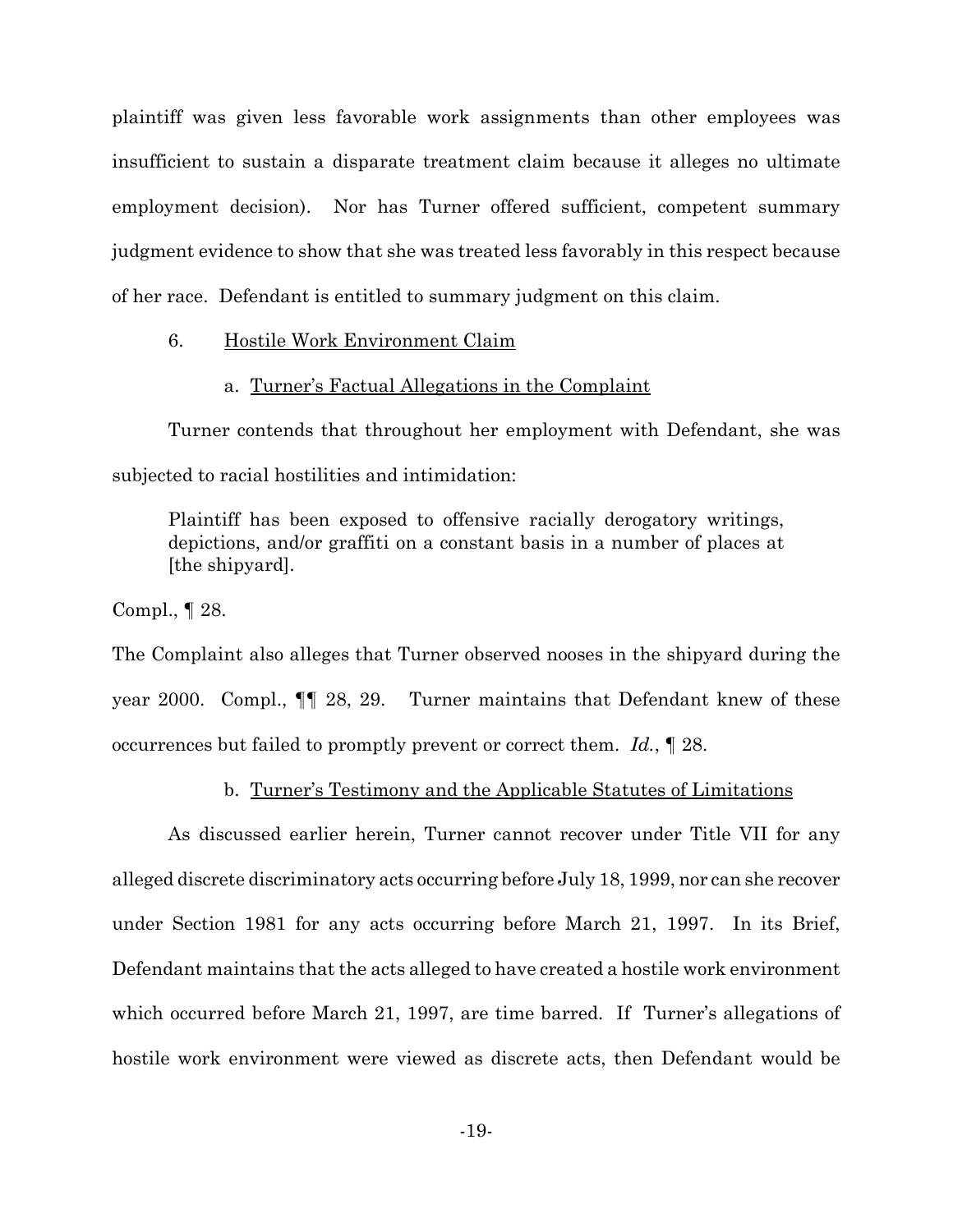correct in focusing its analysis only on those alleged acts which occurred within the relevant statute of limitations under Title VII and Section 1981. However, Turner has raised the continuing violation doctrine in her Complaint. Compl.,  $\parallel$  33.

"[T] he continuing violation doctrine does not automatically attach in hostile" work environment cases, and the burden remains on the employee to demonstrate an organized scheme led to and included the present violation." Celestine, 266 F.3d at 352. Turner has not demonstrated the applicability of the continuing violation doctrine in this case, and the Court is not persuaded that it should be applied based upon the facts here. Moreover, "where a pattern of harassment spreads out over years, and it is evident long before the plaintiff sues that [he] was a victim of actionable harassment, [he] can not reach back and base [his] suit on conduct that occurred outside the statute of limitations." Id. (quoting Hardin v. S.C. Johnson & Son, Inc., 167 F.3d 340, 344 (7th Cir. 1999)).

In her May 2006, deposition, Turner testified that the racist graffiti she observed was in 1997 and prior to 1999. May 23, 2006 Dep. of Annie Turner, at. p. 71, att. as Ex. "1" to Pl.'s Resp. to Mot. for Summ. J. However, in her most recent deposition, taken in April 2011, Turner stated that she has seen graffiti "three times since '06.. once in the bathroom and other two times on the walls and stuff." Apr. 20, 2011, Dep. of Annie Turner, at. p. 65 att. as Ex. "B" to Def.'s Mot. for Summ. J.

Turner's testimony is conflicting as to when she observed the nooses referenced in her Complaint. In her April 2011 deposition, Turner stated that it was "probably" sometime in the '90's" when she swept up a rope noose from the floors she was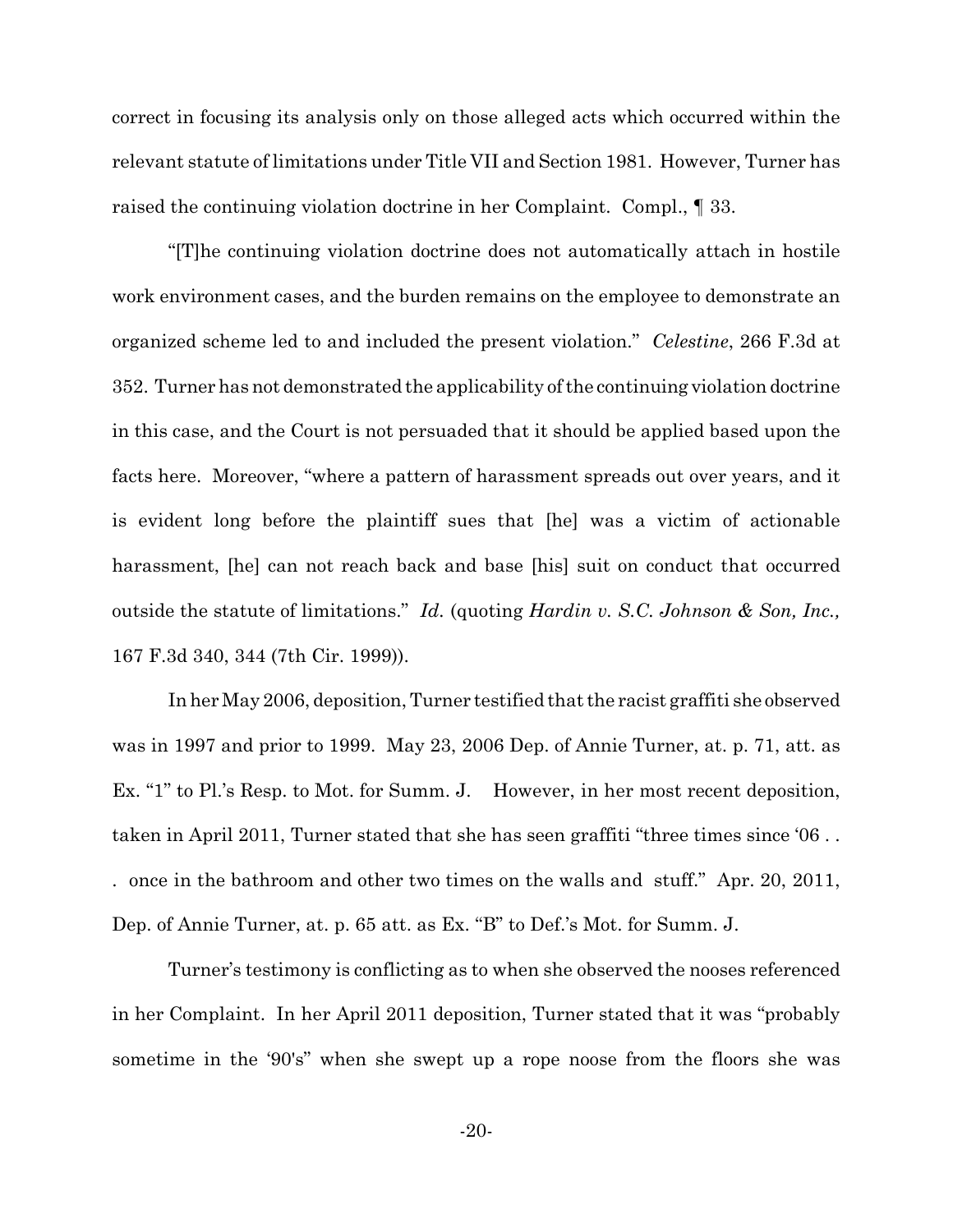cleaning. Apr. 20, 2011 Dep. of Annie Turner, at pp. 81, 85 att. as Ex. "B" to Def.'s Mot. for Summ. J. In her earlier deposition, she stated that this occurred in 2000. May 23, 2006, Dep. of Annie Turner, at. pp. 62 att. as Ex. "1" to Pl.'s Resp. to Mot. for Summ. J. She also testified that sometime during the '90's she observed a rope hanging from the scaffold in the shipyard [LHD 6], but she never reported it or complained to her supervisors about it. Apr. 20, 2011, Dep. of Annie Turner, at. pp. 89-90 att. as Ex. "B" to Def.'s Reply to Mot. for Summ. J.; May 23, 2006, Dep. of Annie Turner, at. p. 63 att. as Ex. "1" to Pl.'s Resp. to Mot. for Summ. J.

Because Turner's testimony is somewhat vague as to the relevant time periods, it is unclear whether these claims fall within or outside the July 18, 1999, statute of limitations period for Title VII, and the March 21, 1997, statute of limitations for Section 1981. The Court will construe the facts in favor of Turner and assume that these incidents are timely asserted.

### c. Turner's *Prima Facie* Case

To establish a *prima facie* case on a hostile work environment claim, Turner must show that: (1) she belonged to a protected group; (2) she was subjected to unwelcome harassment;  $(3)$  the harassment was based on race;  $(4)$  the harassment affected a term, condition, or privilege of employment; and (5) the employer knew or should have known of the harassment and failed to take prompt remedial action. Ellis, 246 F. App'x 867, 2007 WL 2510620, at \*3 (citing Frank v. Xerox Corp., 347 F.3d 130, 137 (5th Cir. 2003)); see also Long v. Eastfield College, 88 F.3d 300, 309 (5th Cir. 1996). "For harassment on the basis of race to affect a term, condition, or privilege of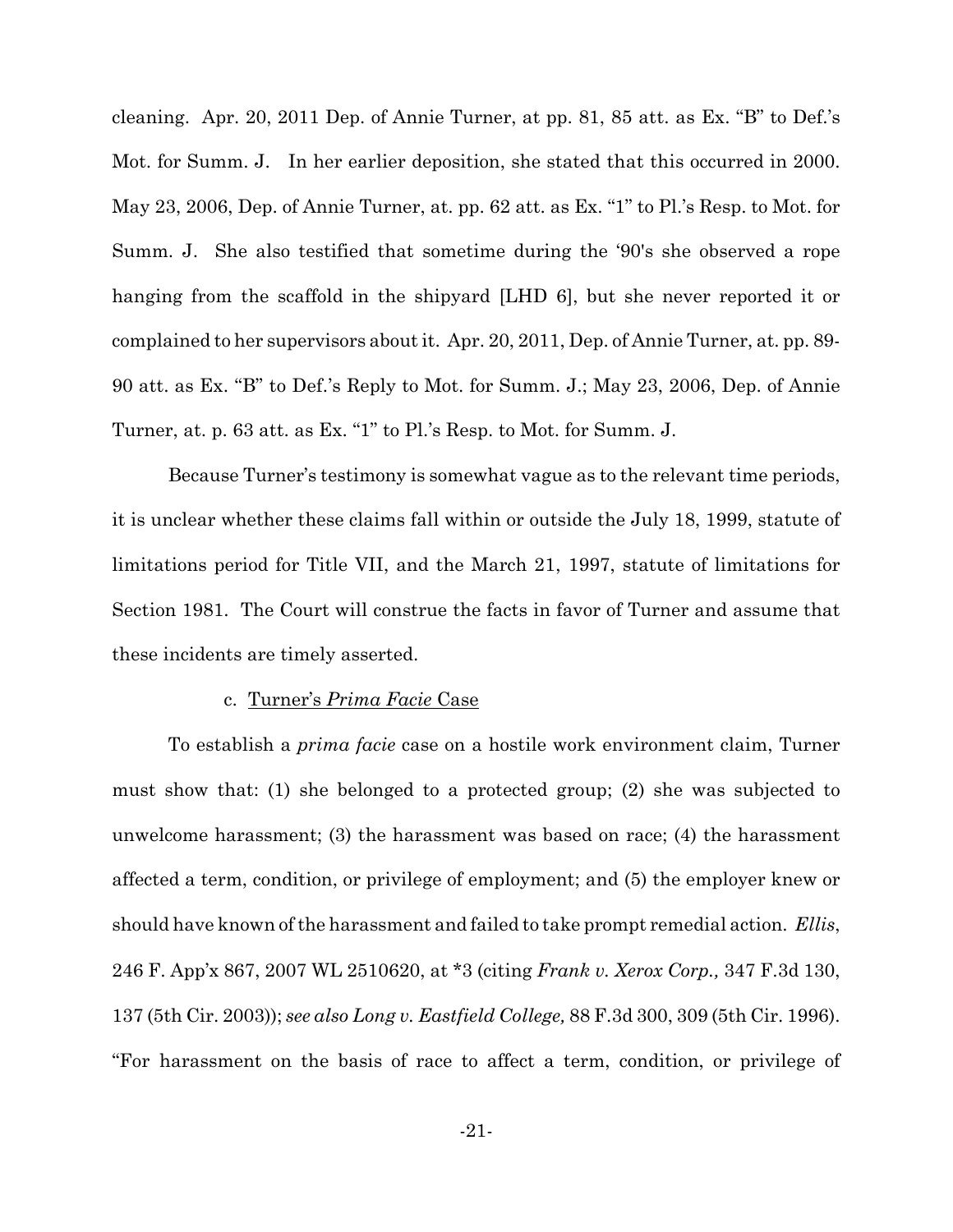employment... it must be sufficiently severe or pervasive to alter the conditions of the victim's employment and create an abusive working environment." Ramsey v. Henderson, 286 F.3d 264, 268 (5th Cir. 2002); see also Weller v. Citation Oil & Gas Corp., 84 F.3d 191, 194 (5th Cir. 1996) (Title VII's overall goal of equality is not served if a claim can be maintained solely based on conduct that wounds or offends, but does not hinder an employee's performance).

For harassment to be sufficiently severe or pervasive to alter the conditions of the victim's employment, and therefore be actionable, the conduct complained of must be both objectively offensive, meaning that a reasonable person would find it hostile and abusive, and subjectively offensive, meaning that the victim perceived it to be so. Harris v. Forklift Systems, Inc., 510 U.S. 17, 21-22 (1993); see also Shepherd v. Comptroller of Public Accounts of State of Texas, 168 F.3d 871, 874 (5th Cir. 1999). Thus, not only must Turner have perceived the environment as hostile, the conduct must have been such that a reasonable person would find it hostile or abusive. Harris, 510 U.S. at 21-22.

To determine whether the victim's work environment was objectively offensive, courts consider the totality of the circumstances, including (1) the frequency of the discriminatory conduct; (2) its severity; (3) whether it is physically threatening or humiliating, or merely an offensive utterance; and (4) whether it interferes with an employee's work performance. Id. at 23. No single factor is determinative. Id.

There is no dispute that Turner belonged to a protected group. In her first deposition taken in 2006, Turner testified that she had not seen any offensive graffiti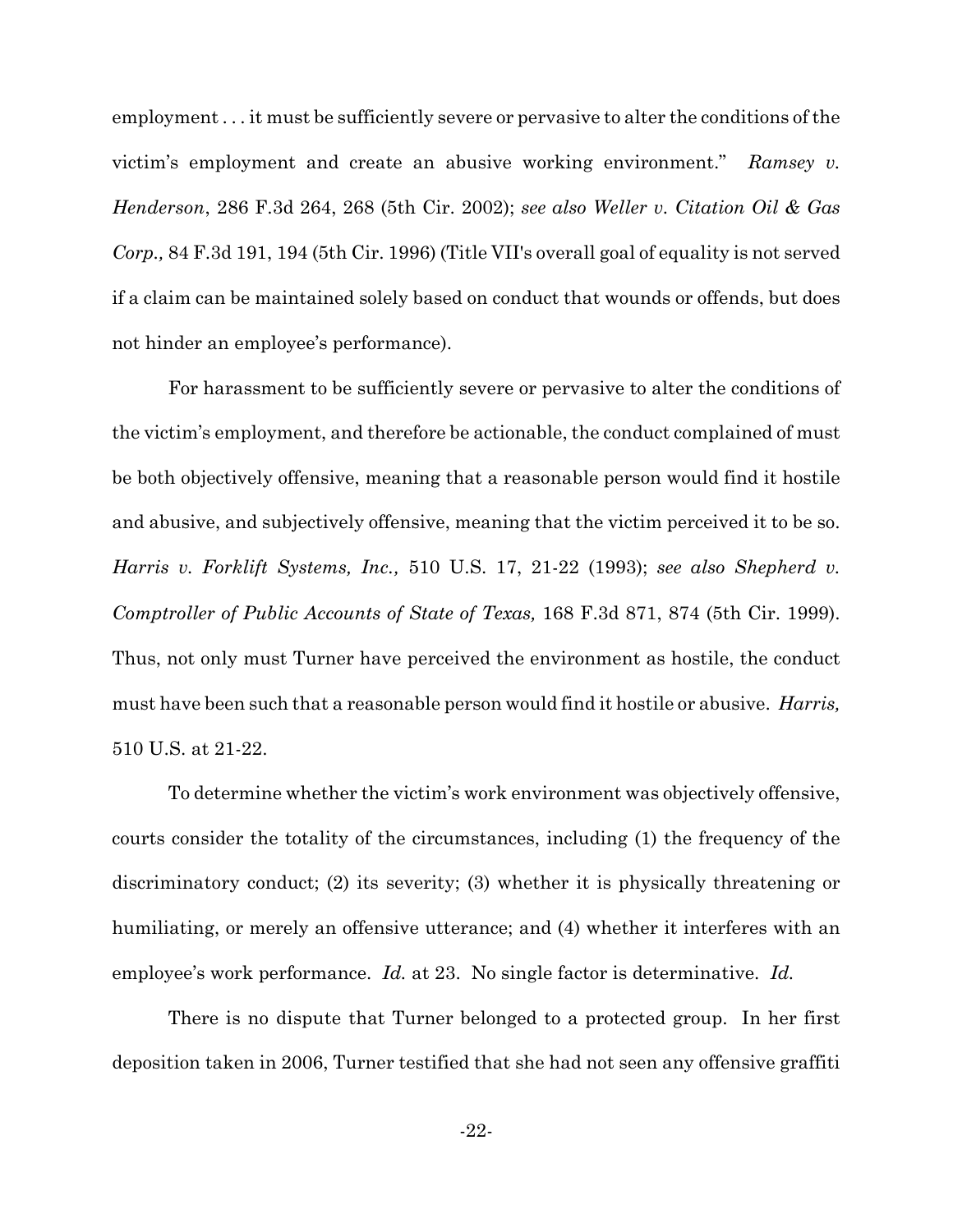since roughly 1999. May 23, 2006, Dep. of Annie Turner, at. p. 60 att. as Ex. "1" to Pl.'s Resp. to Def.'s Mot. for Summ. J. In her later deposition, Turner stated that since 2006, she had observed three instances of racial graffiti: 1) once in the bathrooms and 2) two times on walls in the shipyard. Apr. 20, 2011, Dep. of Annie Turner, at. p. 65 att. as Ex. "B" to Def.'s Mot. for Summ. J. When pressed for details, Turner could not recall what the graffiti actually said other than "the N word." Apr. 20, 2011, Dep. of Annie Turner, at. pp. 65, 69 att. as Ex. "B" to Def.'s Mot. for Summ. J. Turner did not report or complain about these observations. Apr. 20, 2011, Dep. of Annie Turner, at. pp. 65-67, 70 att. as Ex. "B" to Def.'s Mot. for Summ. J.; May 23, 2006, Dep. of Annie Turner, at. p. 59 att. as Ex. "1" to Pl.'s Resp. to Def.'s Mot. for Summ. J.

The record reflects that Defendant posted placards in the bathroom for reporting instances of offensive graffiti. Turner testified that she never called the number on the placard, as it would not have done any good. Apr. 20, 2011, Dep. of Annie Turner, at. p. 70 att. as Ex. "B" to Def.'s Mot. for Summ. J. When questioned further, she was unable to answer how she knew it would not do any good to call the number on the placard and complain.  $Id$ , at pp. 72-73. Turner also testified that, since the placards and stainless steel doors were installed in the bathrooms, she has not seen any racist graffiti at the shipyard. Apr. 20, 2011, Dep. of Annie Turner, at p. 73, att. as Ex. "B" to Def.'s Mot. for Summ. J. There is also no evidence in the record that any racially offensive graffiti was directed at Turner. Applying the *Harris* factors to this case, Turner has not shown the frequency or severity of any racially offensive graffiti which occurred within the relevant limitations periods. This is insufficient to support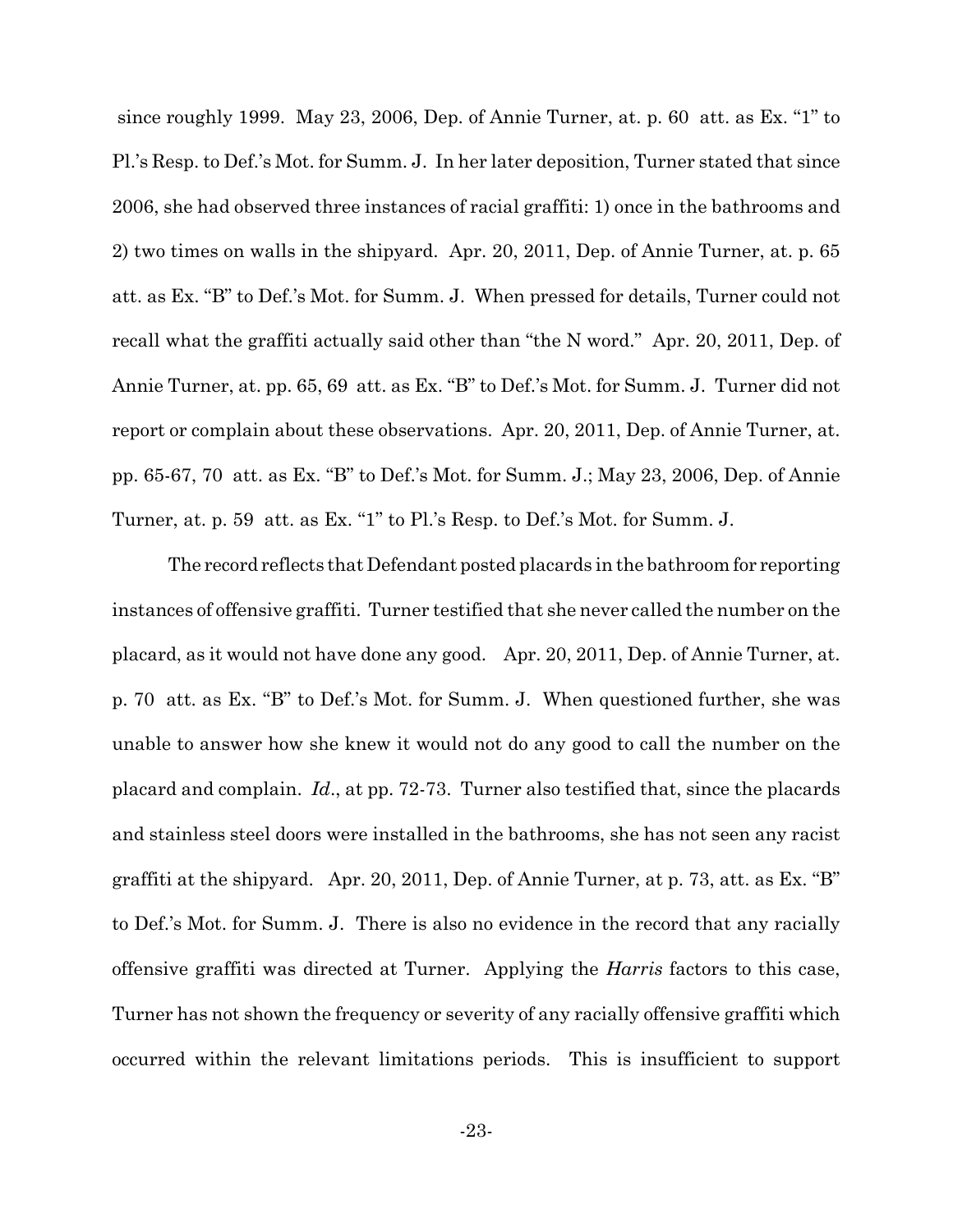Turner's hostile work environment claim.

The testimony indicates that sometime "in the '90's" Turner observed "rope", which she claims were nooses, on roughly three occasions. May 23, 2006, Dep. of Annie Turner, at. pp. 62, att. as Ex. "1" to Pl.'s Resp. to Def.'s Mot. for Summ. J.; Apr. 20, 2011, Dep. of Annie Turner, at. pp. 90, att. as Ex. "B" to Def.'s Mot. for Summ. J. Turner reported one incident to an unknown manager but did not know what was done about the rope or noose. Turner did not report any of the other incidents to anyone at the shipyard. Id., at p. 89-90; see also May 23, 2006, Dep. of Annie Turner, at. p. 62, att. as Ex. "1" to Pl.'s Resp. to Def.'s Mot. for Summ. J.

Based on the totality of the circumstances, the evidence does not create a material fact question precluding summary judgment on Turner's hostile work environment claim. Accepting Turner's testimony as true, Turner has not shown that the alleged conduct rose to the level of sufficiently frequent occurrences which permeated the work environment with racially discriminatory intimidation, ridicule, and insult, to sufficiently support a hostile work environment claim. *Harris*, 510 U.S. at 23. Nor has she shown that Defendant knew or should have known about these alleged occurrences and failed to take prompt remedial action.

#### 7. Retaliation

Turner's Complaint generally alleges that Defendant has intentionally implemented policies and practices which result in systemic discrimination against her and other Black employees, "[b]y retaliating against Black employees after they have complained or challenged, in any way, the discriminatory policies, procedures, and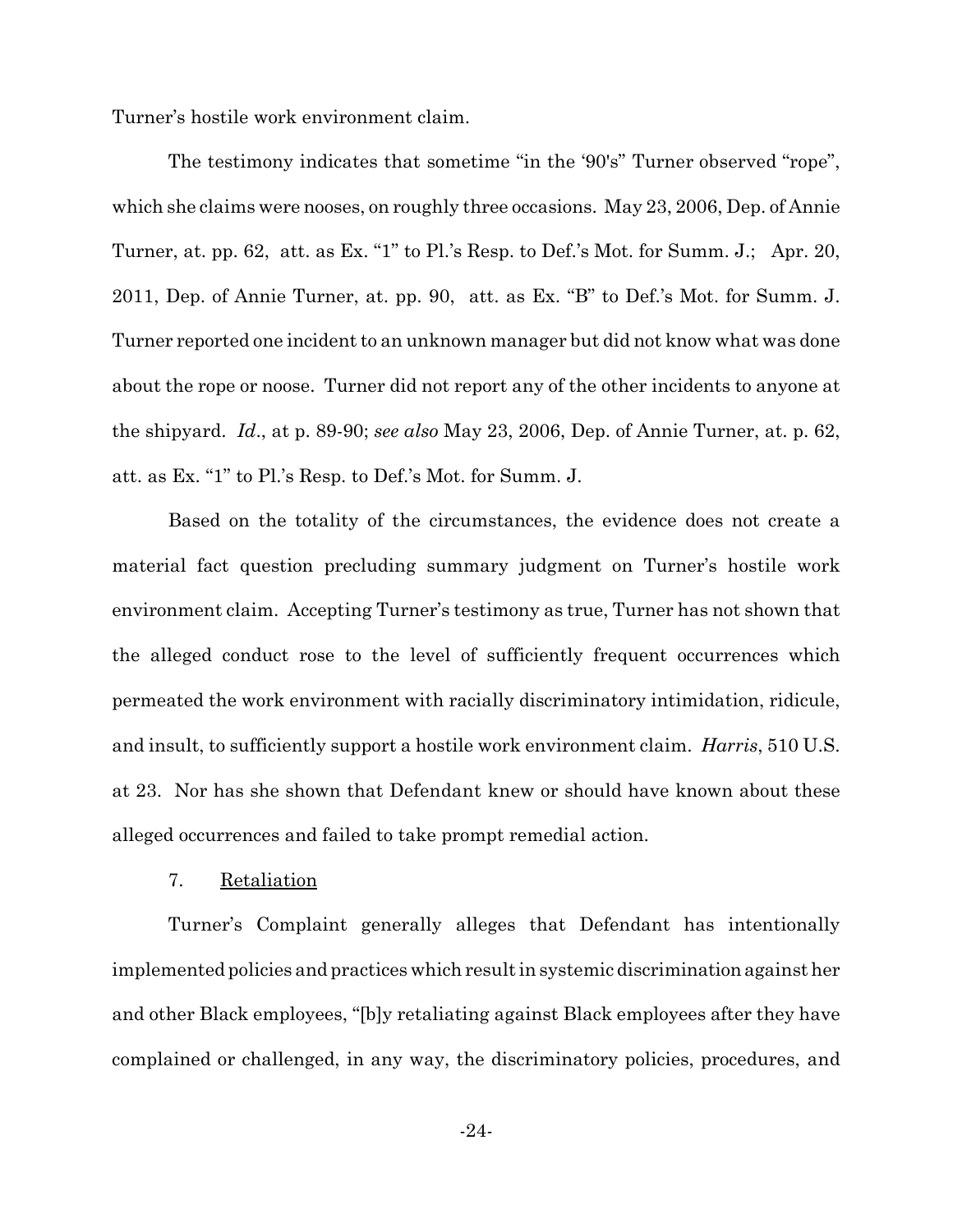practices that permeate the work environment" at Defendant's shipyard. Compl., ¶

17(I). Turner also alleges that Defendant retaliated against her as follows:

a) On or about January 14, 2000, Plaintiff filed a charge of discrimination with the EEOC, as detailed in paragraph 6 *supra*. After that charge was filed, Plaintiff was moved around in the shipyard for no legitimate nonretaliatory reason. She also was labeled a "trouble maker."

b) After filing this lawsuit on or about March 21, 2001, Plaintiff was moved around a lot from ship to ship and from job to job and was given the dirtiest jobs.

c) In 2006, Plaintiff complained to David Cunningham about being moved around.

d) On March 27, 2003, Plaintiff complained to her union about unfair treatment. On March 28, 2003, the very next day, Plaintiff was moved off the ship to another location. Plaintiff then complained to Tom Stallworth and called the California hotline about being moved, but nothing was done.

e) Bill Tanner, the foreman transferred Plaintiff from job to job. When Plaintiff complained about being moved around, she was told that Bill Tanner wanted her moved. She was also told that Tanner referred to her as "Black-ass cookie."

f) Plaintiff said [sic] was denied the promotion to supervisor in 1999 in retaliation for complaining about conditions for Black workers.

*Id.*,  $\llbracket 27 \text{ (a) - (f)}$ .

In order to establish a *prima facie* case of retaliation, Turner must show:

(i) she engaged in a protected activity, (ii) an adverse employment action occurred, and (iii) there was a causal link between the protected activity and the adverse employment action.

Hernandez v. Yellow Transp., Inc., 641 F.3d 118, 129 (5th Cir. 2011) (citing Taylor v. United Parcel Serv., Inc., 554 F.3d 510, 523 (5th Cir. 2008)).

In the present case, the record lacks sufficient summary judgment evidence that

Turner suffered an adverse employment action, or that any adverse employment action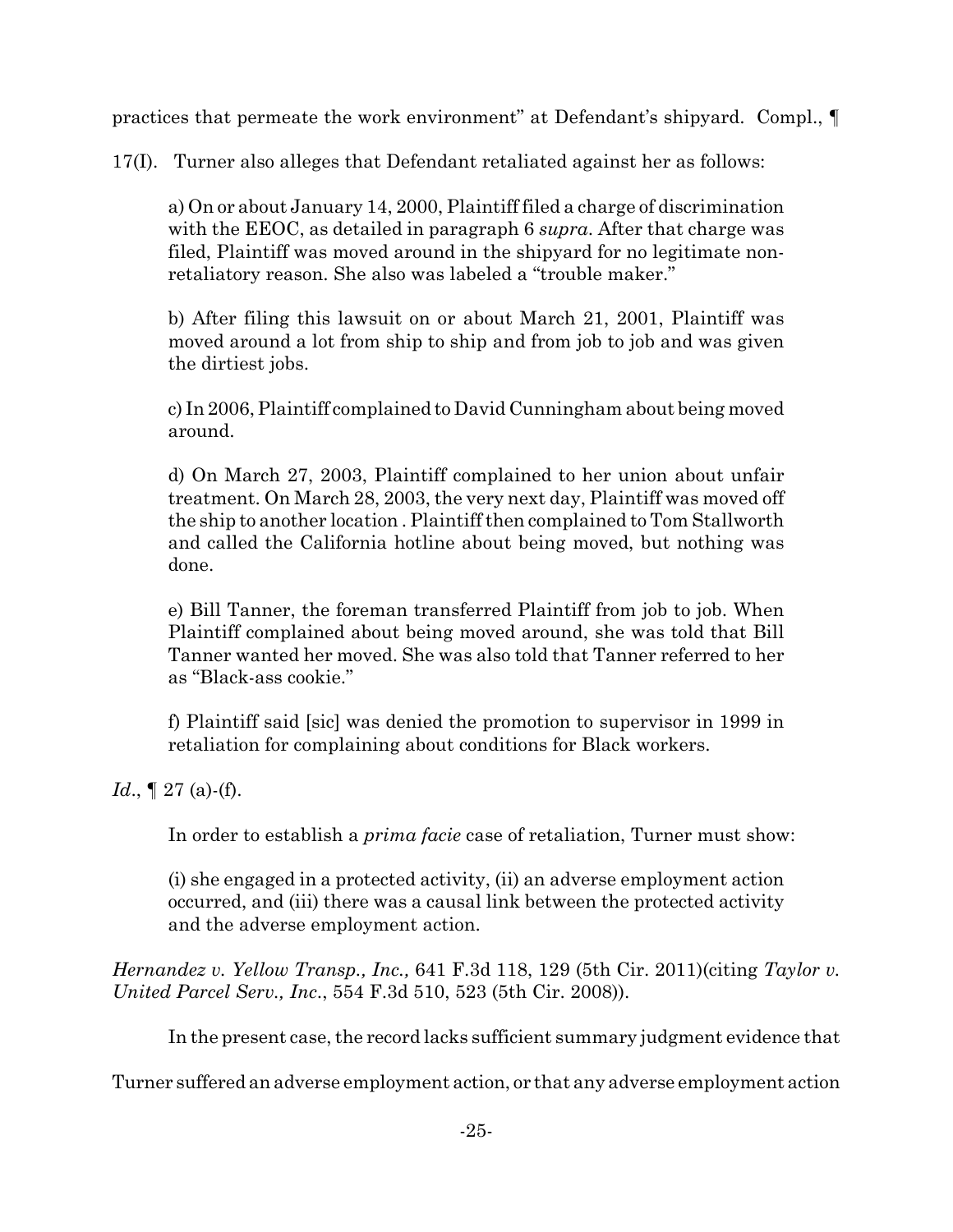occurred because she engaged in a protected activity. This is fatal to her *prima facie* case. See Hernandez, 641 F.3d at 129. In addition, the record demonstrates that the supervisors Turner reported to during the relevant time periods were themselves African-American employees. Apr. 20, 2011, Dep. of Annie Turner, at. pp. 53 att. as Ex. "B" to Def.'s Reply to Mot. for Summ. J.

As for her claim that Bill Tanner referred to her as a "Black-ass cookie", in her deposition Turner denied hearing him say this, and she could not remember if anyone had ever told her that he had called her such a name. Apr. 20, 2011, Dep. of Annie Turner, at. pp. 73-74 att. as Ex. "B" to Def.'s Mot. for Summ. J. With regard to her allegations that Defendant retaliated against her by moving her around, Turner acknowledged that part of her job as a laborer entailed being moved around:

- $Q$ : So every day you work in a different ship compartment or a different ship module?
- Right.... We have to go wherever they send us.... A:
- And has that been the case ever since you've been a ship cleaner?  $Q$ :
- $A$ : Yes.
- $Q$ : And is that the case for all of the ship cleaners, all of you together?
- We have to do what they say do, yes. A:
- $Q$ : And has that been the case ever since you've been a ship cleaner?
- $A$ : Yes.

Apr. 20, 2011, Dep. of Annie Turner, at pp. 42-43, att. as Ex. "B" to Def.'s Mot. for Summ. J.

Turner offers no other additional argument or evidence in support of her retaliation claim, beyond the bare allegations in her Complaint. Turner has not

carried her summary judgment burden on this claim.